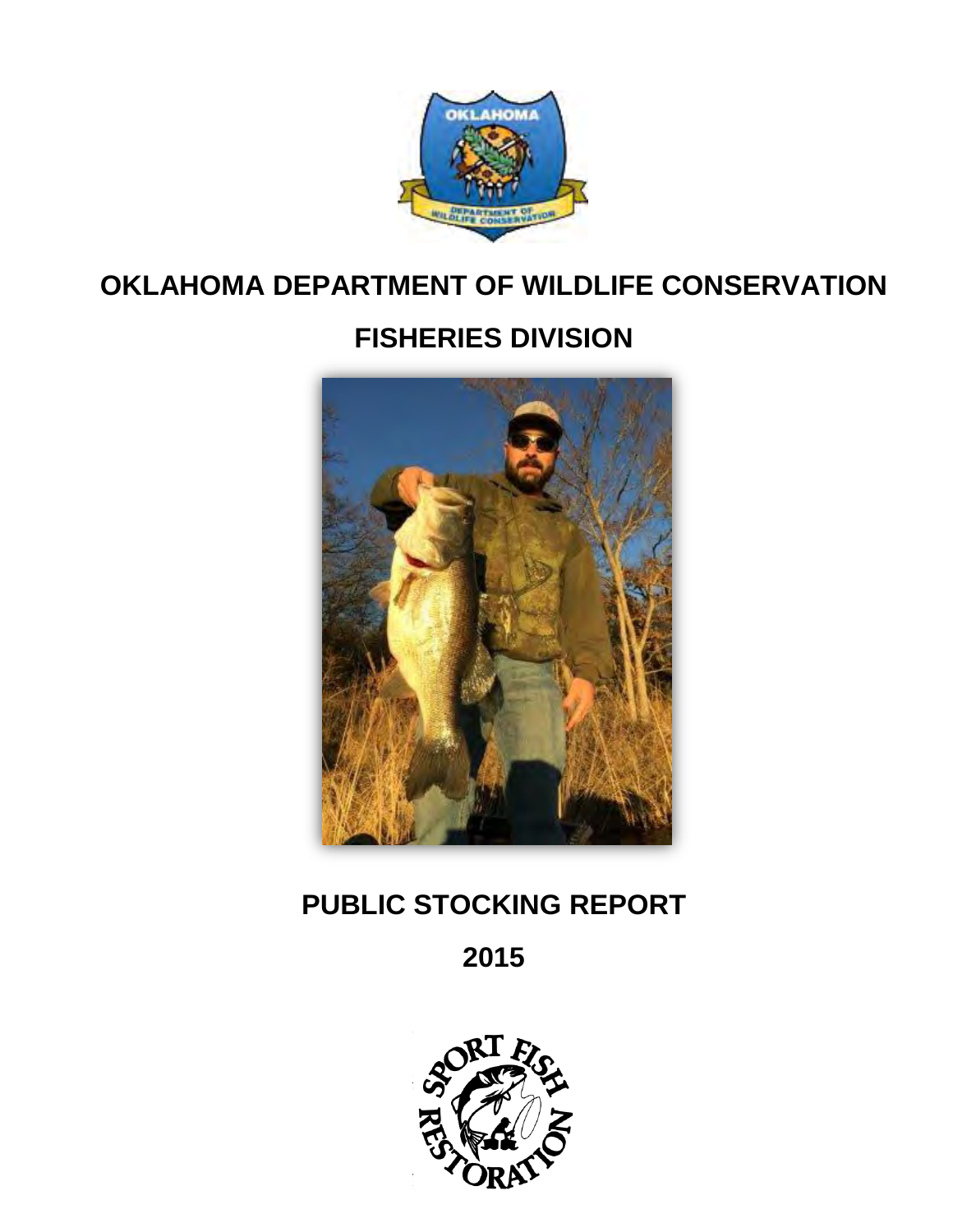## **TABLE OF CONTENTS**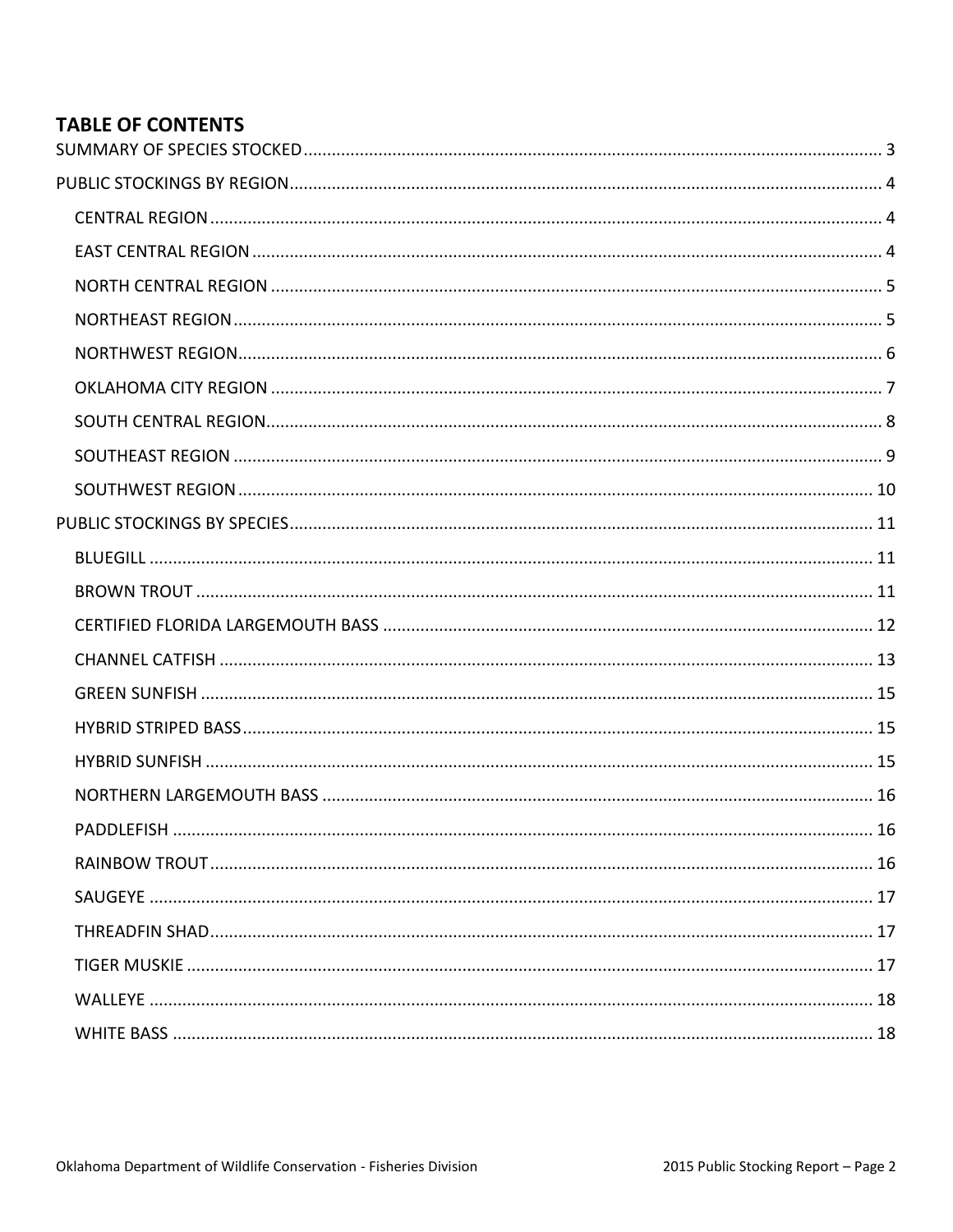## **SUMMARY OF SPECIES STOCKED**

January 2015 through December 2015

<span id="page-2-0"></span>

| <b>Public Waters</b>                  |            |
|---------------------------------------|------------|
| <b>Bluegill</b>                       | 225,849    |
| <b>Brown Trout</b>                    | 26,104     |
| Certified Florida Largemouth Bass     | 1,807,780  |
| <b>Channel Catfish</b>                | 257,279    |
| Green Sunfish                         | 71         |
| <b>Hybrid Striped Bass</b>            | 6,647,310  |
| <b>Hybrid Sunfish</b>                 | 5,000      |
| Northern Largemouth Bass              | 66,783     |
| Paddlefish                            | 2,020      |
| <b>Rainbow Trout</b>                  | 279,641    |
| Saugeye                               | 990,290    |
| <b>Threadfin Shad</b>                 | 1,000      |
| <b>Tiger Muskie</b>                   | 1,200      |
| Walleye                               | 5,051,880  |
| <b>White Bass</b>                     | 300        |
| <b>Total Stocked in Public Waters</b> | 15,362,122 |
|                                       |            |
| <b>Private Farm Ponds</b>             |            |
| <b>Bluegill</b>                       | 381,250    |
| <b>Channel Catfish</b>                | 73,150     |
| Largemouth Bass                       | 39,804     |
| <b>Total Stocked in Farm Ponds</b>    | 494,204    |
|                                       |            |
|                                       |            |

**GRAND TOTAL STOCKED IN 2015 15,849,076**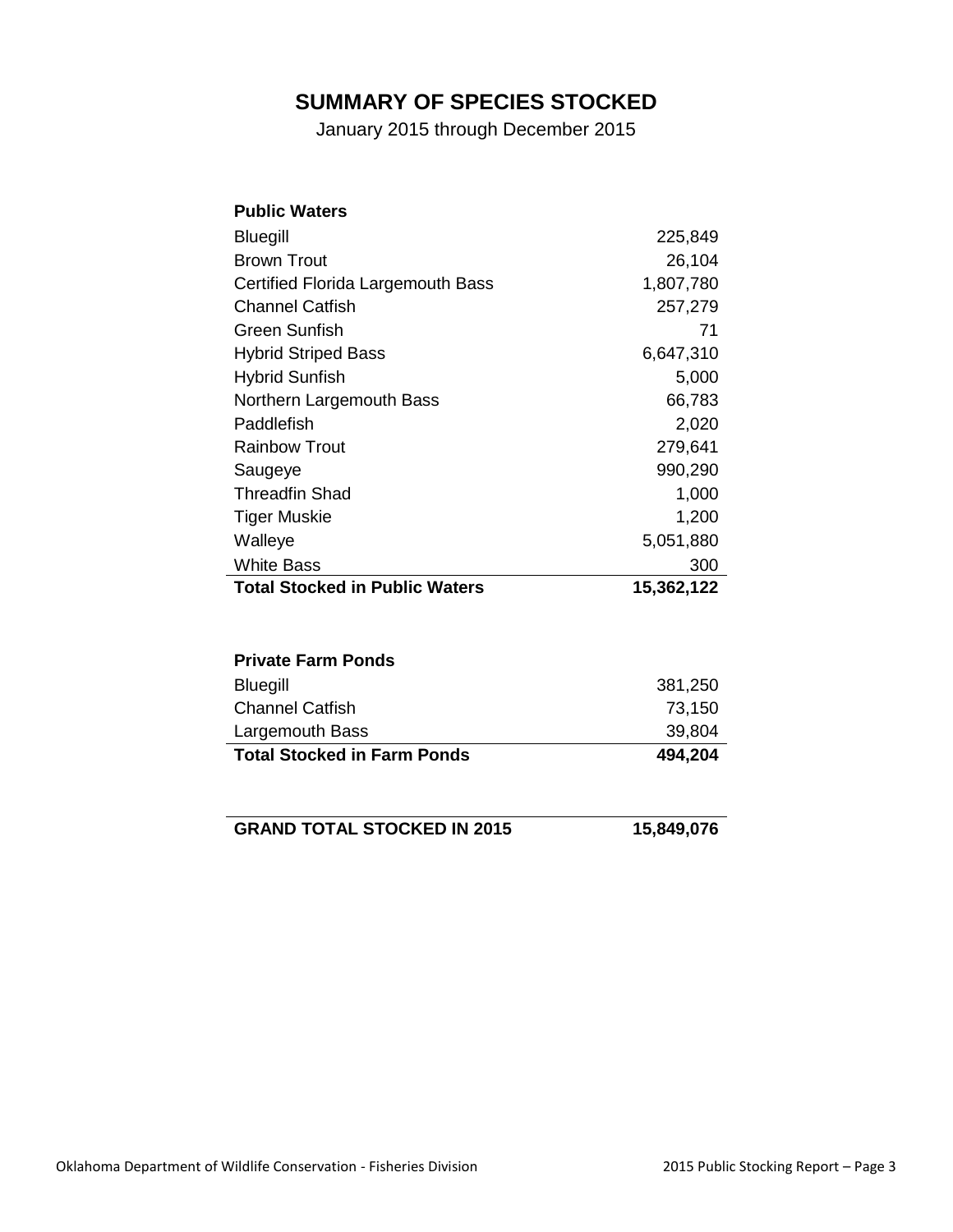### <span id="page-3-0"></span>**PUBLIC STOCKINGS BY REGION**

<span id="page-3-1"></span>

| <b>WATER STOCKED</b><br><b>SPECIES</b><br><b>NUMBER</b><br><b>SIZE</b><br><b>COUNTY</b><br>75,000<br>0.75<br>Okmulgee<br><b>Beggs City</b><br>C. Florida Largemouth Bass<br><b>Bell Cow</b><br>Northern Largemouth Bass<br>30,000<br>1.50<br>Lincoln<br><b>Channel Catfish</b><br>Clearview City<br>7.00<br>1,025<br>Hughes<br>Dale Jenkins Pond<br><b>Channel Catfish</b><br>225<br>11.00<br>Hughes<br><b>Dripping Springs</b><br>C. Florida Largemouth Bass<br>60,000<br>1.50<br>Okmulgee<br><b>Holdenville City</b><br>1.50<br>12,540<br>Hughes<br>Saugeye<br>Okfuskee<br>Jim Hall Lake (Henryetta)<br>Channel Catfish<br>18,012<br>6.50<br><b>Channel Catfish</b><br>4,830<br>Okmulgee<br>Okmulgee<br>6.75<br><b>Channel Catfish</b><br>7.00<br>Okmulgee<br>22,228<br>Okmulgee<br><b>Channel Catfish</b><br>500<br>Okmulgee Kiddie #1<br>11.00<br>Okmulgee<br><b>Channel Catfish</b><br>Okmulgee Kiddie #1<br>500<br>Okmulgee<br>14.00<br><b>Channel Catfish</b><br>Okmulgee<br>Okmulgee Kiddie #2<br>500<br>11.00<br>Okmulgee Kiddie #2<br><b>Channel Catfish</b><br>500<br>Okmulgee<br>14.00<br><b>Channel Catfish</b><br>Shawnee #1<br>13,608<br>6.75<br>Pottawatomie<br>Shawnee #1<br>31,020<br>1.50<br>Pottawatomie<br>Saugeye<br>Shawnee #2<br><b>Channel Catfish</b><br>11,196<br>6.75<br>Pottawatomie<br>Shawnee #2<br>27,300<br>1.50<br>Pottawatomie<br>Saugeye<br>Shawnee Clinic Pond<br><b>Channel Catfish</b><br>200<br>10.00<br>Pottawatomie<br><b>Channel Catfish</b><br>3,401<br>6.50<br>Seminole<br>Sportsman<br><b>Channel Catfish</b><br>7.00<br>10,846<br>Seminole<br>Sportsman<br>Okfuskee<br>Weleetka<br>C. Florida Largemouth Bass<br>75,000<br>0.75<br><b>Wes Watkins</b><br>Northern Largemouth Bass<br>30,000<br>1.50<br>Pottawatomie<br><b>Channel Catfish</b><br>Wetumka<br>6,820<br>7.00<br>Hughes<br>Seminole<br>Wewoka<br>8,800<br>2.00<br>Saugeye | <b>CENTRAL REGION</b> |  |  |
|--------------------------------------------------------------------------------------------------------------------------------------------------------------------------------------------------------------------------------------------------------------------------------------------------------------------------------------------------------------------------------------------------------------------------------------------------------------------------------------------------------------------------------------------------------------------------------------------------------------------------------------------------------------------------------------------------------------------------------------------------------------------------------------------------------------------------------------------------------------------------------------------------------------------------------------------------------------------------------------------------------------------------------------------------------------------------------------------------------------------------------------------------------------------------------------------------------------------------------------------------------------------------------------------------------------------------------------------------------------------------------------------------------------------------------------------------------------------------------------------------------------------------------------------------------------------------------------------------------------------------------------------------------------------------------------------------------------------------------------------------------------------------------------------------------------------------------------------------------------------------------------|-----------------------|--|--|
|                                                                                                                                                                                                                                                                                                                                                                                                                                                                                                                                                                                                                                                                                                                                                                                                                                                                                                                                                                                                                                                                                                                                                                                                                                                                                                                                                                                                                                                                                                                                                                                                                                                                                                                                                                                                                                                                                      |                       |  |  |
|                                                                                                                                                                                                                                                                                                                                                                                                                                                                                                                                                                                                                                                                                                                                                                                                                                                                                                                                                                                                                                                                                                                                                                                                                                                                                                                                                                                                                                                                                                                                                                                                                                                                                                                                                                                                                                                                                      |                       |  |  |
|                                                                                                                                                                                                                                                                                                                                                                                                                                                                                                                                                                                                                                                                                                                                                                                                                                                                                                                                                                                                                                                                                                                                                                                                                                                                                                                                                                                                                                                                                                                                                                                                                                                                                                                                                                                                                                                                                      |                       |  |  |
|                                                                                                                                                                                                                                                                                                                                                                                                                                                                                                                                                                                                                                                                                                                                                                                                                                                                                                                                                                                                                                                                                                                                                                                                                                                                                                                                                                                                                                                                                                                                                                                                                                                                                                                                                                                                                                                                                      |                       |  |  |
|                                                                                                                                                                                                                                                                                                                                                                                                                                                                                                                                                                                                                                                                                                                                                                                                                                                                                                                                                                                                                                                                                                                                                                                                                                                                                                                                                                                                                                                                                                                                                                                                                                                                                                                                                                                                                                                                                      |                       |  |  |
|                                                                                                                                                                                                                                                                                                                                                                                                                                                                                                                                                                                                                                                                                                                                                                                                                                                                                                                                                                                                                                                                                                                                                                                                                                                                                                                                                                                                                                                                                                                                                                                                                                                                                                                                                                                                                                                                                      |                       |  |  |
|                                                                                                                                                                                                                                                                                                                                                                                                                                                                                                                                                                                                                                                                                                                                                                                                                                                                                                                                                                                                                                                                                                                                                                                                                                                                                                                                                                                                                                                                                                                                                                                                                                                                                                                                                                                                                                                                                      |                       |  |  |
|                                                                                                                                                                                                                                                                                                                                                                                                                                                                                                                                                                                                                                                                                                                                                                                                                                                                                                                                                                                                                                                                                                                                                                                                                                                                                                                                                                                                                                                                                                                                                                                                                                                                                                                                                                                                                                                                                      |                       |  |  |
|                                                                                                                                                                                                                                                                                                                                                                                                                                                                                                                                                                                                                                                                                                                                                                                                                                                                                                                                                                                                                                                                                                                                                                                                                                                                                                                                                                                                                                                                                                                                                                                                                                                                                                                                                                                                                                                                                      |                       |  |  |
|                                                                                                                                                                                                                                                                                                                                                                                                                                                                                                                                                                                                                                                                                                                                                                                                                                                                                                                                                                                                                                                                                                                                                                                                                                                                                                                                                                                                                                                                                                                                                                                                                                                                                                                                                                                                                                                                                      |                       |  |  |
|                                                                                                                                                                                                                                                                                                                                                                                                                                                                                                                                                                                                                                                                                                                                                                                                                                                                                                                                                                                                                                                                                                                                                                                                                                                                                                                                                                                                                                                                                                                                                                                                                                                                                                                                                                                                                                                                                      |                       |  |  |
|                                                                                                                                                                                                                                                                                                                                                                                                                                                                                                                                                                                                                                                                                                                                                                                                                                                                                                                                                                                                                                                                                                                                                                                                                                                                                                                                                                                                                                                                                                                                                                                                                                                                                                                                                                                                                                                                                      |                       |  |  |
|                                                                                                                                                                                                                                                                                                                                                                                                                                                                                                                                                                                                                                                                                                                                                                                                                                                                                                                                                                                                                                                                                                                                                                                                                                                                                                                                                                                                                                                                                                                                                                                                                                                                                                                                                                                                                                                                                      |                       |  |  |
|                                                                                                                                                                                                                                                                                                                                                                                                                                                                                                                                                                                                                                                                                                                                                                                                                                                                                                                                                                                                                                                                                                                                                                                                                                                                                                                                                                                                                                                                                                                                                                                                                                                                                                                                                                                                                                                                                      |                       |  |  |
|                                                                                                                                                                                                                                                                                                                                                                                                                                                                                                                                                                                                                                                                                                                                                                                                                                                                                                                                                                                                                                                                                                                                                                                                                                                                                                                                                                                                                                                                                                                                                                                                                                                                                                                                                                                                                                                                                      |                       |  |  |
|                                                                                                                                                                                                                                                                                                                                                                                                                                                                                                                                                                                                                                                                                                                                                                                                                                                                                                                                                                                                                                                                                                                                                                                                                                                                                                                                                                                                                                                                                                                                                                                                                                                                                                                                                                                                                                                                                      |                       |  |  |
|                                                                                                                                                                                                                                                                                                                                                                                                                                                                                                                                                                                                                                                                                                                                                                                                                                                                                                                                                                                                                                                                                                                                                                                                                                                                                                                                                                                                                                                                                                                                                                                                                                                                                                                                                                                                                                                                                      |                       |  |  |
|                                                                                                                                                                                                                                                                                                                                                                                                                                                                                                                                                                                                                                                                                                                                                                                                                                                                                                                                                                                                                                                                                                                                                                                                                                                                                                                                                                                                                                                                                                                                                                                                                                                                                                                                                                                                                                                                                      |                       |  |  |
|                                                                                                                                                                                                                                                                                                                                                                                                                                                                                                                                                                                                                                                                                                                                                                                                                                                                                                                                                                                                                                                                                                                                                                                                                                                                                                                                                                                                                                                                                                                                                                                                                                                                                                                                                                                                                                                                                      |                       |  |  |
|                                                                                                                                                                                                                                                                                                                                                                                                                                                                                                                                                                                                                                                                                                                                                                                                                                                                                                                                                                                                                                                                                                                                                                                                                                                                                                                                                                                                                                                                                                                                                                                                                                                                                                                                                                                                                                                                                      |                       |  |  |
|                                                                                                                                                                                                                                                                                                                                                                                                                                                                                                                                                                                                                                                                                                                                                                                                                                                                                                                                                                                                                                                                                                                                                                                                                                                                                                                                                                                                                                                                                                                                                                                                                                                                                                                                                                                                                                                                                      |                       |  |  |
|                                                                                                                                                                                                                                                                                                                                                                                                                                                                                                                                                                                                                                                                                                                                                                                                                                                                                                                                                                                                                                                                                                                                                                                                                                                                                                                                                                                                                                                                                                                                                                                                                                                                                                                                                                                                                                                                                      |                       |  |  |
|                                                                                                                                                                                                                                                                                                                                                                                                                                                                                                                                                                                                                                                                                                                                                                                                                                                                                                                                                                                                                                                                                                                                                                                                                                                                                                                                                                                                                                                                                                                                                                                                                                                                                                                                                                                                                                                                                      |                       |  |  |
|                                                                                                                                                                                                                                                                                                                                                                                                                                                                                                                                                                                                                                                                                                                                                                                                                                                                                                                                                                                                                                                                                                                                                                                                                                                                                                                                                                                                                                                                                                                                                                                                                                                                                                                                                                                                                                                                                      |                       |  |  |
|                                                                                                                                                                                                                                                                                                                                                                                                                                                                                                                                                                                                                                                                                                                                                                                                                                                                                                                                                                                                                                                                                                                                                                                                                                                                                                                                                                                                                                                                                                                                                                                                                                                                                                                                                                                                                                                                                      |                       |  |  |

**TOTAL FISH STOCKED IN CENTRAL REGION 444,051**

<span id="page-3-2"></span>

| <b>EAST CENTRAL REGION</b>      |                                           |                |               |               |
|---------------------------------|-------------------------------------------|----------------|---------------|---------------|
| <b>WATER STOCKED</b>            | <b>SPECIES</b>                            | <b>NUMBER</b>  | <b>SIZE</b>   | <b>COUNTY</b> |
| <b>Gentry Creek Pond</b>        | <b>Channel Catfish</b>                    | 150            | 10.00         | Mcintosh      |
| <b>Greenleaf Pond</b>           | <b>Channel Catfish</b>                    | 150            | 10.00         | Muskogee      |
| <b>Honor Heights Park</b>       | <b>Channel Catfish</b>                    | 250            | 12.00         | Muskogee      |
| Illinois River-Lower            | <b>Brown Trout</b>                        | 13,584         | 5.95          | Sequoyah      |
| Illinois River-Lower            | <b>Rainbow Trout</b>                      | 79,416         | 10.64"-11.65" | Sequoyah      |
| Onapa City                      | C. Florida Largemouth Bass                | 75,000         | 0.75          | Mcintosh      |
| <b>Stigler Golf Course Pond</b> | <b>Channel Catfish</b>                    | 150            | 10.00         | Haskell       |
| Taft                            | C. Florida Largemouth Bass                | 75,000         | 0.75          | Muskogee      |
| Taft                            | <b>Channel Catfish</b>                    | 3,654          | 6.75          | Muskogee      |
| Taft                            | <b>Threadfin Shad</b>                     | 1,000          | $3 - 4"$      | Muskogee      |
|                                 | TOTAL EICH STOCKED IN EAST CENTRAL REGION | <b>GAO SEA</b> |               |               |

**TOTAL FISH STOCKED IN EAST CENTRAL REGION 248,354**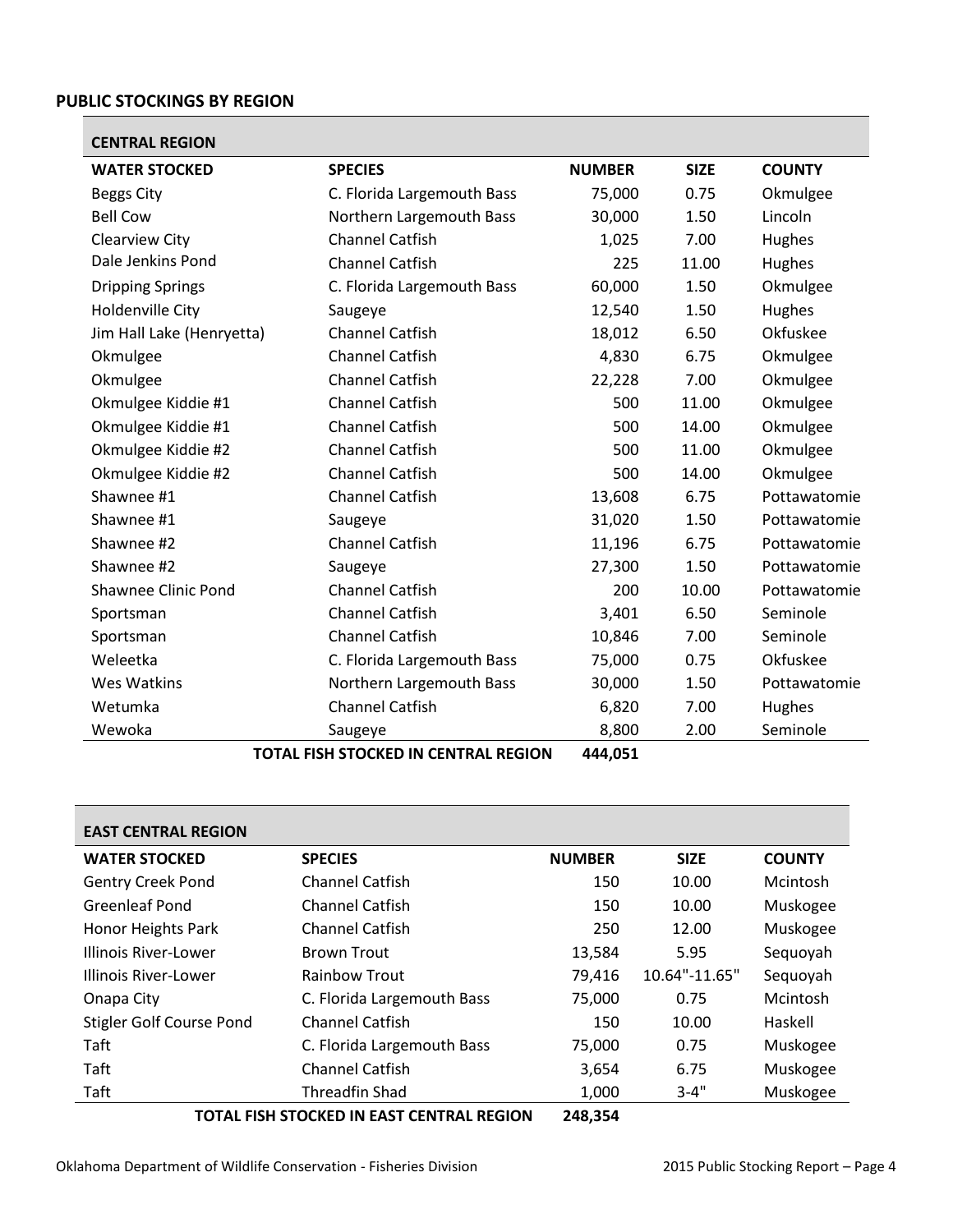<span id="page-4-0"></span>

| <b>NORTH CENTRAL REGION</b>     |                            |               |               |               |
|---------------------------------|----------------------------|---------------|---------------|---------------|
| <b>WATER STOCKED</b>            | <b>SPECIES</b>             | <b>NUMBER</b> | <b>SIZE</b>   | <b>COUNTY</b> |
| <b>Birch</b>                    | <b>Hybrid Striped Bass</b> | 380,000       | <b>FRY</b>    | Osage         |
| Bluestem, Osage                 | Saugeye                    | 16,000        | 1.25          | Osage         |
| Carl Blackwell                  | <b>Hybrid Striped Bass</b> | 400,000       | fry           | Payne         |
| Carl Blackwell                  | Saugeye                    | 67,600        | 1.25          | Payne         |
| <b>Cushing High School Pond</b> | <b>Hybrid Sunfish</b>      | 100           | $5-6$         | Pawnee        |
| Kaw                             | <b>Hybrid Striped Bass</b> | 28,875        | 1.50          | Kay/ Osage    |
| Kaw                             | <b>Hybrid Striped Bass</b> | 15,156        | 1.75          | Kay/ Osage    |
| Kaw                             | <b>Hybrid Striped Bass</b> | 1,000,000     | <b>FRY</b>    | Kay/Osage     |
| Kaw                             | Walleye                    | 36,960        | 1.25          | Kay/ Osage    |
| Kaw                             | Walleye                    | 250,000       | Fry           | Kay/Osage     |
| <b>Marland Mansion</b>          | <b>Hybrid Sunfish</b>      | 200           | $5-6$         | Kay           |
| Mcmurtry                        | Saugeye                    | 23,100        | 1.25          | Noble         |
| Mcmurtry                        | Saugeye                    | 58,355        | Fry           | Noble         |
| Perry CCC (Lake Perry Park)     | <b>Rainbow Trout</b>       | 4,817         | 9.00          | Noble         |
| Perry CCC (Lake Perry Park)     | <b>Rainbow Trout</b>       | 6,174         | 10.95"-11.32" | Noble         |
| Perry CCC (Lake Perry Park)     | <b>Rainbow Trout</b>       | 406           | 14.00         | Noble         |
| Ponca City Lake                 | <b>Hybrid Striped Bass</b> | 8,064         | 1.50          | Kay           |
| Ponca City Lake                 | <b>Hybrid Striped Bass</b> | 500,000       | <b>FRY</b>    | Kay           |
| Ponca City Lake                 | Saugeye                    | 16,000        | 1.25          | Kay           |
| Shell Creek                     | Saugeye                    | 11,460        | 1.25          | Osage         |
| Skiatook                        | C. Florida Largemouth Bass | 15,000        | 1.50          | Osage         |
| Skiatook                        | <b>Hybrid Striped Bass</b> | 105,413       | 1.50          | Osage         |

Sooner **Saugeye** Saugeye **109,532** 1.25 Noble **TOTAL FISH STOCKED IN NORTH CENTRAL REGION 3,712,666**

Skiatook Walleye 105,400 1.25 Osage Sooner **Hybrid Striped Bass** 54,054 1.50 Noble Sooner **Hybrid Striped Bass** 500,000 fry Noble

<span id="page-4-1"></span>

| <b>NORTHEAST REGION</b> |                                        |               |             |               |
|-------------------------|----------------------------------------|---------------|-------------|---------------|
| <b>WATER STOCKED</b>    | <b>SPECIES</b>                         | <b>NUMBER</b> | <b>SIZE</b> | <b>COUNTY</b> |
| Grand                   | Paddlefish                             | 2,020         | 11.35       | Delaware      |
| Lee Lake                | Bluegill                               | 106,075       | 2.00        | Washington    |
| Lee Lake                | <b>Channel Catfish</b>                 | 4,370         | 6.75        | Washington    |
| Oologah                 | <b>Hybrid Striped Bass</b>             | 100,000       | fry         | Rogers        |
| Oologah                 | Walleye                                | 100,942       | 1.25        | Rogers        |
|                         | TOTAL FISH STOCKED IN NORTHEAST REGION | 313,407       |             |               |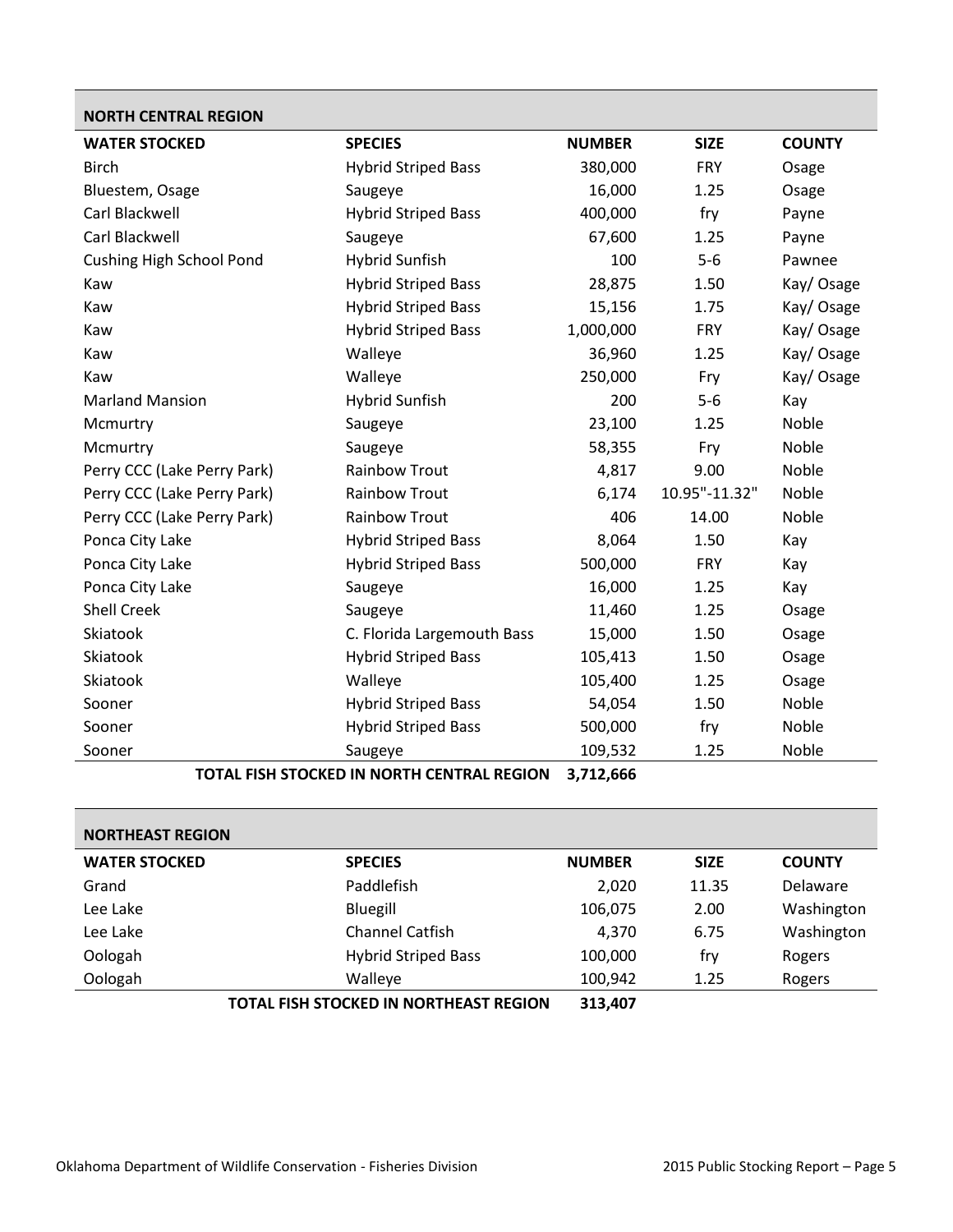<span id="page-5-0"></span>

| <b>NORTHWEST REGION</b>  |                            |               |                |               |
|--------------------------|----------------------------|---------------|----------------|---------------|
| <b>WATER STOCKED</b>     | <b>SPECIES</b>             | <b>NUMBER</b> | <b>SIZE</b>    | <b>COUNTY</b> |
| Acme Brick Pond          | Bluegill                   | 4,000         | 2.50           | Custer        |
| <b>Beaver State Park</b> | Bluegill                   | 500           | 1.50           | <b>Beaver</b> |
| <b>Beaver State Park</b> | <b>Channel Catfish</b>     | 200           | 2.00           | <b>Beaver</b> |
| Canton                   | <b>Hybrid Striped Bass</b> | 21,120        | 1.50           | Blaine        |
| Canton                   | <b>Hybrid Striped Bass</b> | 700,000       | Fry            | <b>Blaine</b> |
| Canton                   | Walleye                    | 2,000,000     | Fry            | Blaine        |
| Chambers                 | Walleye                    | 40,000        | Fry            | <b>Beaver</b> |
| Crystal Beach Lake       | <b>Hybrid Sunfish</b>      | 600           | $5-6$          | Woodward      |
| Etling                   | Bluegill                   | 23,100        | 2.50           | Cimarron      |
| Etling                   | <b>Rainbow Trout</b>       | 11,700        | $9 - 14$       | Cimarron      |
| <b>Etling</b>            | <b>Rainbow Trout</b>       | 370           | $14"+$         | Cimarron      |
| Etling                   | <b>Tiger Muskie</b>        | 1,200         |                | Cimarron      |
| <b>Etling</b>            | Walleye                    | 80,000        | Fry            | Cimarron      |
| Fort Supply              | Walleye                    | 1,002,672     | Fry            | Woodward      |
| Foss                     | <b>Hybrid Striped Bass</b> | 700,000       | Fry            | Custer        |
| Foss                     | Walleye                    | 1,100,000     | Fry            | Custer        |
| <b>Great Salt Plains</b> | <b>White Bass</b>          | 300           | <b>Brooder</b> | Alfalfa       |
| Packsaddle Pond          | Bluegill                   | 2,500         | 1.50           | Ellis         |
| Packsaddle Pond          | <b>Channel Catfish</b>     | 500           | 2.00           | Ellis         |
| Watonga                  | Bluegill                   | 30,000        | 1.50           | Blaine        |
| Watonga                  | Bluegill                   | 4,000         | 2.50           | <b>Blaine</b> |
| Watonga                  | <b>Rainbow Trout</b>       | 564           | 10.95          | Blaine        |
| Watonga                  | <b>Rainbow Trout</b>       | 510           | 11.32          | <b>Blaine</b> |
| Watonga                  | <b>Rainbow Trout</b>       | 373           | 14.00          | <b>Blaine</b> |
| Watonga                  | <b>Rainbow Trout</b>       | 9,730         | $9 - 14$       | Blaine        |
| Watonga                  | <b>Rainbow Trout</b>       | 1,000         | $11 - 14$      | <b>Blaine</b> |

**TOTAL FISH STOCKED IN NORTHWEST REGION 5,734,939**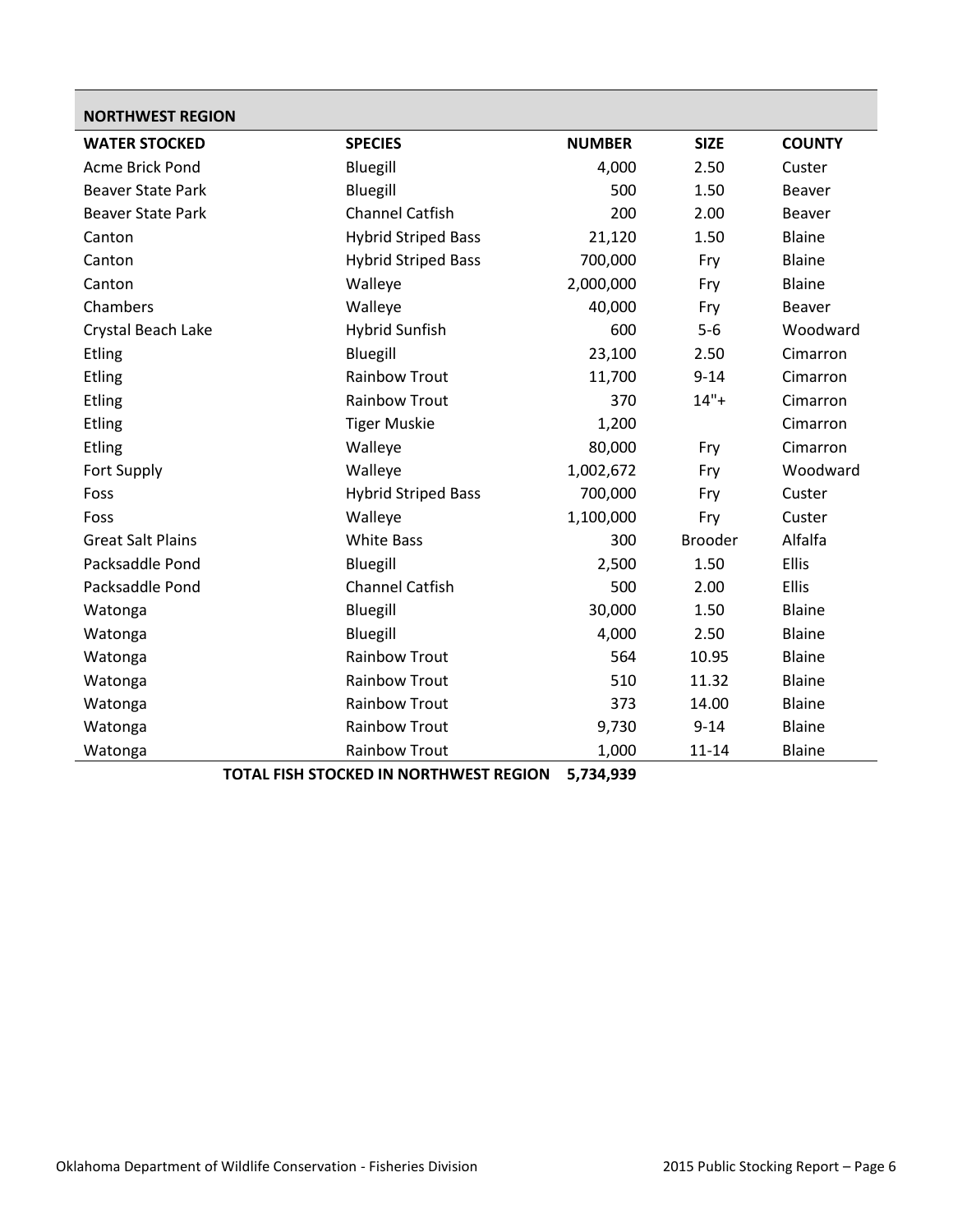<span id="page-6-0"></span>

| <b>OKLAHOMA CITY REGION</b>       |                            |               |             |               |
|-----------------------------------|----------------------------|---------------|-------------|---------------|
| <b>WATER STOCKED</b>              | <b>SPECIES</b>             | <b>NUMBER</b> | <b>SIZE</b> | <b>COUNTY</b> |
| Arcadia (Midwest Blvd & 33Rd St.) | <b>Hybrid Striped Bass</b> | 9,108         | 1.50        | Oklahoma      |
| Crystal Lake (OKC)                | Bluegill                   | 4,752         | 3.00        | Oklahoma      |
| Crystal Lake (OKC)                | <b>Channel Catfish</b>     | 400           | 14.00       | Oklahoma      |
| <b>Edmond Fishing Lake</b>        | Green Sunfish              | 71            | 5.00        | Oklahoma      |
| Edwards Park Pond (OKC)           | Bluegill                   | 432           | 3.00        | Oklahoma      |
| <b>Edwards Park Pond (OKC)</b>    | <b>Channel Catfish</b>     | 500           | 12.00       | Oklahoma      |
| Edwards Park Pond (OKC)           | <b>Channel Catfish</b>     | 150           | 14.00       | Oklahoma      |
| Griffin Park, Norman              | <b>Rainbow Trout</b>       | 1,000         | 9.00        | Cleveland     |
| Hefner                            | Walleye                    | 273,306       | 1.00        | Oklahoma      |
| Heritage Park Pond (Harrah)       | <b>Channel Catfish</b>     | 200           | 10.00       | Oklahoma      |
| Lazy E Arena                      | <b>Hybrid Sunfish</b>      | 3,500         | $5 - 7$     | Logan         |
| Longmire                          | C. Florida Largemouth Bass | 61,710        | 0.75        | Garvin        |
| Longmire                          | <b>Channel Catfish</b>     | 37,697        | 6.75        | Garvin        |
| Midwest City- Soldier Creek       | <b>Channel Catfish</b>     | 200           | 12.00       | Oklahoma      |
| Moore Little River Park - N & S   | <b>Channel Catfish</b>     | 750           | 14.00       | Cleveland     |
| <b>OKC-Dolese Youth Park Pond</b> | <b>Channel Catfish</b>     | 150           | 12.00       | Oklahoma      |
| <b>OKC-Dolese Youth Park Pond</b> | <b>Rainbow Trout</b>       | 720           | 10.95       | Oklahoma      |
| <b>OKC-Dolese Youth Park Pond</b> | <b>Rainbow Trout</b>       | 680           | 11.32       | Oklahoma      |
| <b>OKC-Dolese Youth Park Pond</b> | <b>Rainbow Trout</b>       | 2,165         | 12.00       | Oklahoma      |
| <b>OKC-Dolese Youth Park Pond</b> | <b>Rainbow Trout</b>       | 1,400         | 14.00       | Oklahoma      |
| OKC-Zoo Lake                      | Bluegill                   | 2,520         | 3.00        | Oklahoma      |
| Overholser                        | <b>Hybrid Striped Bass</b> | 96,657        | 1.00        | Oklahoma      |
| Overholser                        | <b>Hybrid Striped Bass</b> | 161,500       | 1.25        | Oklahoma      |
| Overholser                        | <b>Hybrid Striped Bass</b> | 11,058        | 2.50        | Oklahoma      |
| Pauls Valley                      | <b>Channel Catfish</b>     | 30,608        | 4.00        | Garvin        |
| Purcell                           | C. Florida Largemouth Bass | 75,075        | 0.75        | Mcclain       |
| Route 66 Park Pond A              | Bluegill                   | 720           | 3.00        | Canadian      |
| <b>Stanley Draper</b>             | <b>Channel Catfish</b>     | 962           | 5.00        | Cleveland     |
| Thunderbird                       | C. Florida Largemouth Bass | 46,858        | 1.50        | Cleveland     |
| Wildhorse Park Pond (Mustang)     | <b>Channel Catfish</b>     | 600           | 12.00       | Canadian      |
| Yukon - Robertson Pond            | <b>Rainbow Trout</b>       | 685           | 9.00        | Canadian      |

**TOTAL FISH STOCKED IN OKC REGION 826,134**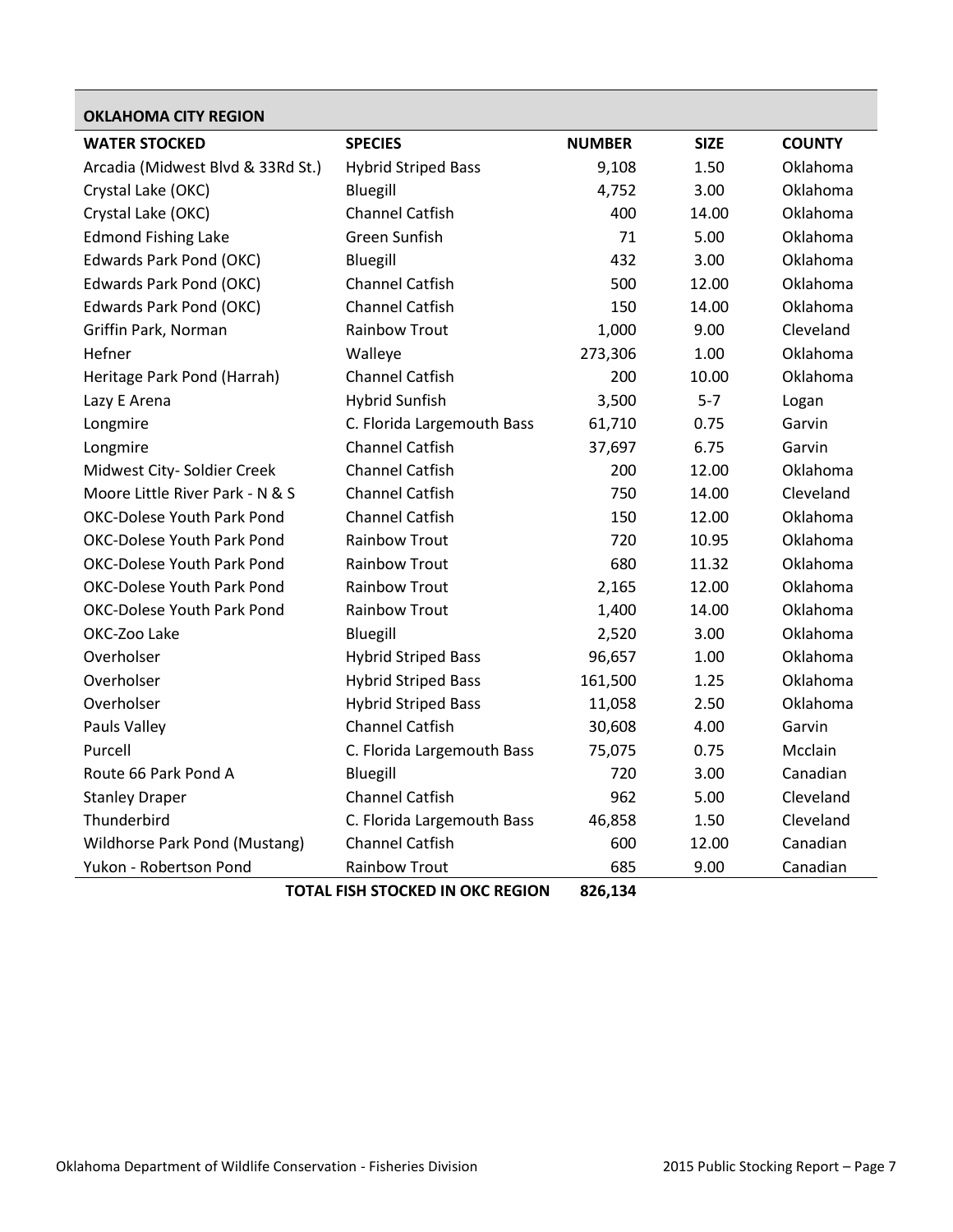<span id="page-7-0"></span>

| <b>SOUTH CENTRAL REGION</b>      |                            |               |              |               |
|----------------------------------|----------------------------|---------------|--------------|---------------|
| <b>WATER STOCKED</b>             | <b>SPECIES</b>             | <b>NUMBER</b> | <b>SIZE</b>  | <b>COUNTY</b> |
| Arbuckle                         | C. Florida Largemouth Bass | 101,065       | 1.50         | Murray        |
| <b>Ardmore City</b>              | C. Florida Largemouth Bass | 72,400        | 0.75         | Carter        |
| <b>Ardmore City</b>              | <b>Hybrid Sunfish</b>      | 300           | 8            | Carter        |
| Big 5 Fishing Clinic             | <b>Channel Catfish</b>     | 200           | 11.00        | Marshall      |
| Big 5 Fishing Clinic             | <b>Hybrid Sunfish</b>      | 300           | 8.00         | Marshall      |
| Bluestem, Atoka                  | Saugeye                    | 5,280         | 1.50         | Atoka         |
| Carter (Madill City #1)          | <b>Channel Catfish</b>     | 920           | 9.00         | Marshall      |
| Carter (Madill City #1)          | <b>Channel Catfish</b>     | 927           | 12.00        | Marshall      |
| <b>Coalgate City</b>             | <b>Channel Catfish</b>     | 168           | 6.00         | Coal          |
| <b>Coalgate City</b>             | Northern Largemouth Bass   | 6,783         | 1.50         | Coal          |
| Durant Lake &/Or Treatment       | <b>Channel Catfish</b>     | 8,000         | 3.50         | Bryan         |
| <b>Healdton City Lake</b>        | Saugeye                    | 20,460        | 1.50         | Carter        |
| Jake's Day @ Durant Hatchery     | <b>Channel Catfish</b>     | 250           | 12.00        | Bryan         |
| Mcgee Creek                      | C. Florida Largemouth Bass | 100,017       | 1.50         | Atoka         |
| Murray                           | C. Florida Largemouth Bass | 100,275       | 1.50         | Carter        |
| Texoma, Bryan Co.                | C. Florida Largemouth Bass | 50,067        | 1.50         | Bryan         |
| Wintersmith Park (Ada City Lake) | <b>Channel Catfish</b>     | 519           | 10.00        | Pontotoc      |
| Wintersmith Park (Ada City Lake) | <b>Channel Catfish</b>     | 526           | 12.00        | Pontotoc      |
| Blue River PFHA Landrum W.A.     | <b>Channel Catfish</b>     | 2,647         | 10.00        | Johnston      |
| Blue River PFHA Landrum W.A.     | <b>Channel Catfish</b>     | 2,769         | 11.00        | Johnston      |
| Blue River PFHA Landrum W.A.     | <b>Channel Catfish</b>     | 6,441         | 14.00        | Johnston      |
| Blue River PFHA Landrum W.A.     | <b>Rainbow Trout</b>       | 33,245        | 9.39"-10.93" | Johnston      |
| Blue River PFHA Landrum W.A.     | <b>Rainbow Trout</b>       | 25,262        | 11"-11.62"   | Johnston      |
| Blue River PFHA Landrum W.A.     | <b>Rainbow Trout</b>       | 1,500         | 14.00        | Johnston      |

**TOTAL FISH STOCKED IN SOUTH CENTRAL REGION 540,321**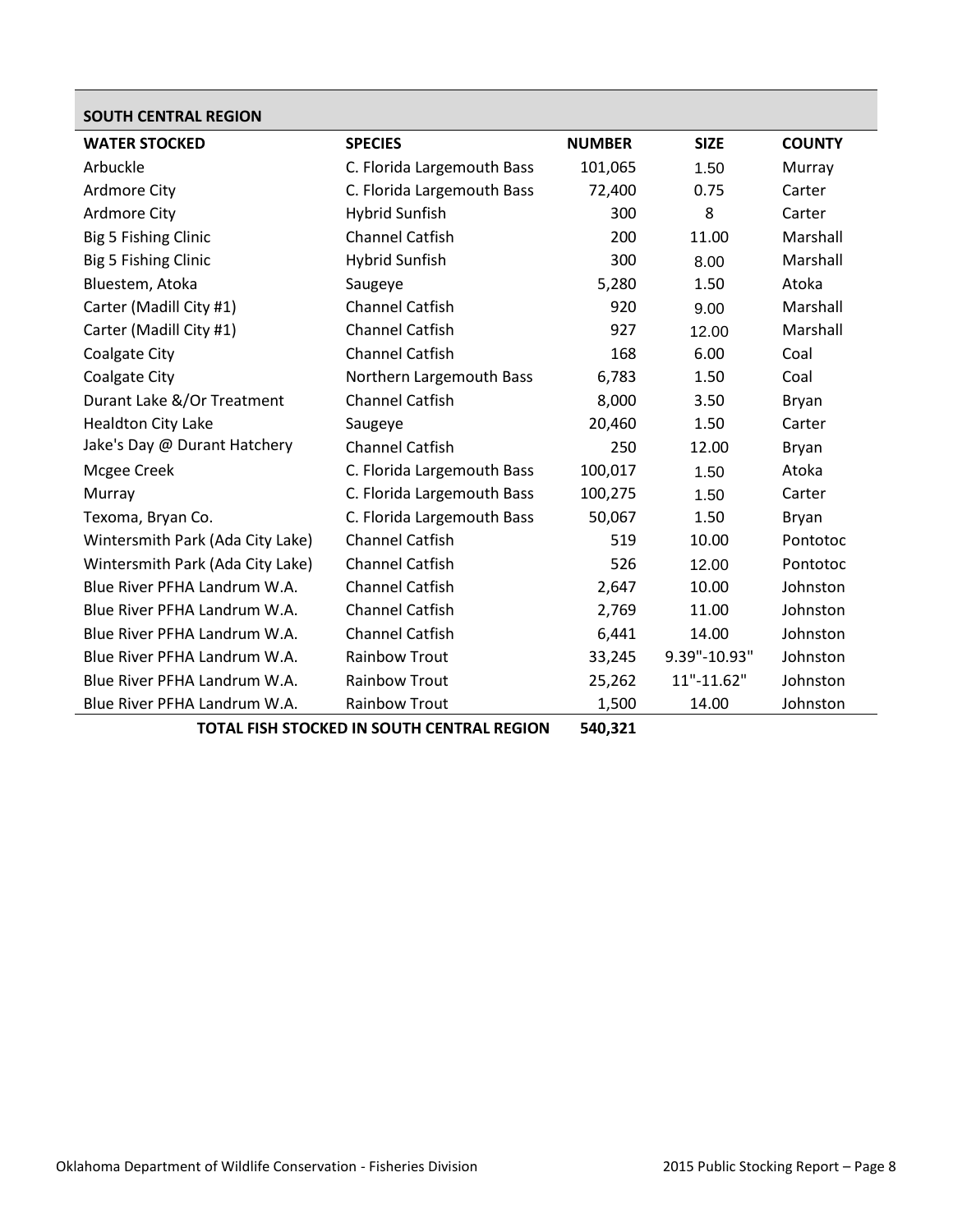<span id="page-8-0"></span>

| <b>SOUTHEAST REGION</b>           |                            |               |               |               |
|-----------------------------------|----------------------------|---------------|---------------|---------------|
| <b>WATER STOCKED</b>              | <b>SPECIES</b>             | <b>NUMBER</b> | <b>SIZE</b>   | <b>COUNTY</b> |
| Boney Ridge (USFS)                | <b>Channel Catfish</b>     | 301           | 9.00          | Leflore       |
| <b>Boswell State Park</b>         | <b>Channel Catfish</b>     | 600           | 9.00          | Choctaw       |
| <b>Broken Bow</b>                 | C. Florida Largemouth Bass | 70,642        | 1.25          | Mccurtain     |
| <b>Broken Bow</b>                 | C. Florida Largemouth Bass | 19,424        | 1.50          | Mccurtain     |
| <b>Broken Bow</b>                 | <b>Hybrid Striped Bass</b> | 700,000       | Fry           | Mccurtain     |
| C-48 (USFS)                       | <b>Channel Catfish</b>     | 140           | 9.00          | Mccurtain     |
| Carl Albert Lake                  | C. Florida Largemouth Bass | 75,000        | 0.75          | Leflore       |
| Carlton                           | C. Florida Largemouth Bass | 85,034        | 0.75          | Latimer       |
| Carlton                           | <b>Channel Catfish</b>     | 2,000         | 9.00          | Latimer       |
| Cedar                             | <b>Channel Catfish</b>     | 3,493         | 9.00          | Leflore       |
| Church Lake                       | C. Florida Largemouth Bass | 71,711        | 0.75          | Latimer       |
| Clayton State Park                | <b>Channel Catfish</b>     | 3,000         | 9.00          | Pushmataha    |
| Coon Creek                        | <b>Channel Catfish</b>     | 1,500         | 9.00          | Latimer       |
| <b>Crooked Branch USFS</b>        | <b>Channel Catfish</b>     | 756           | 9.00          | Leflore       |
| Fourche Maline River              | <b>Rainbow Trout</b>       | 4,434         | 9.00          | Latimer       |
| <b>Fourche Maline River</b>       | <b>Rainbow Trout</b>       | 219           | 14-25         | Latimer       |
| <b>Hunter Pool USFS</b>           | <b>Channel Catfish</b>     | 539           | 9.00          | Mccurtain     |
| James Collins WMA                 | <b>Channel Catfish</b>     | 800           | 9.00          | Pittsburg     |
| Kulli USFS                        | <b>Channel Catfish</b>     | 735           | 9             | Mccurtain     |
| Mcalester Spirit Aerosystems Pond | <b>Channel Catfish</b>     | 400           | 10.00         | Pittsburg     |
| Midway USFS                       | <b>Channel Catfish</b>     | 140           | 9.00          | Mccurtain     |
| Mt Fork River                     | <b>Brown Trout</b>         | 12,520        | 5.95          | Mccurtain     |
| Mt Fork River                     | <b>Rainbow Trout</b>       | 34,072        | 9.00          | Mccurtain     |
| Mt Fork River                     | <b>Rainbow Trout</b>       | 47,950        | 10.88"-11.80" | Mccurtain     |
| Mt Fork River                     | <b>Rainbow Trout</b>       | 1,693         | 14-25         | Mccurtain     |
| Nanih Waiya                       | <b>Channel Catfish</b>     | 5,300         | 9.00          | Pushmataha    |
| New Kid's Pond                    | <b>Channel Catfish</b>     | 100           | 10.00         | Latimer       |
| Ozzie Cobb                        | <b>Channel Catfish</b>     | 4,665         | 9.00          | Pushmataha    |
| <b>Raymond Gary</b>               | <b>Channel Catfish</b>     | 10,520        | 9.00          | Choctaw       |
| Sardis                            | C. Florida Largemouth Bass | 49,515        | 1.50          | Pushmataha    |
| Sardis                            | C. Florida Largemouth Bass | 50,556        | 1.50          | Pushmataha    |
| Schooler                          | <b>Channel Catfish</b>     | 1,400         | 9.00          | Choctaw       |
| Schooler                          | <b>Channel Catfish</b>     | 1,538         | 12.00         | Choctaw       |
| Shale Pit Pond USFS               | <b>Channel Catfish</b>     | 105           | 9.00          | Leflore       |
| Talawanda #1                      | C. Florida Largemouth Bass | 75,000        | 0.75          | Pittsburg     |
| Talihina State Veterans Hospital  | <b>Channel Catfish</b>     | 200           | 10.00         | Latimer       |
| <b>Teal Lake USFS</b>             | <b>Channel Catfish</b>     | 791           | 9.00          | Mccurtain     |
| Three Rivers WMA                  | <b>Channel Catfish</b>     | 400           | 9.00          | Mccurtain     |
| Wayne Wallace                     | C. Florida Largemouth Bass | 85,116        | 0.75          | Latimer       |
| Wayne Wallace                     | Channel Catfish            | 3,925         | 9.00          | Latimer       |

**TOTAL FISH STOCKED IN SOUTHEAST REGION 1,426,234**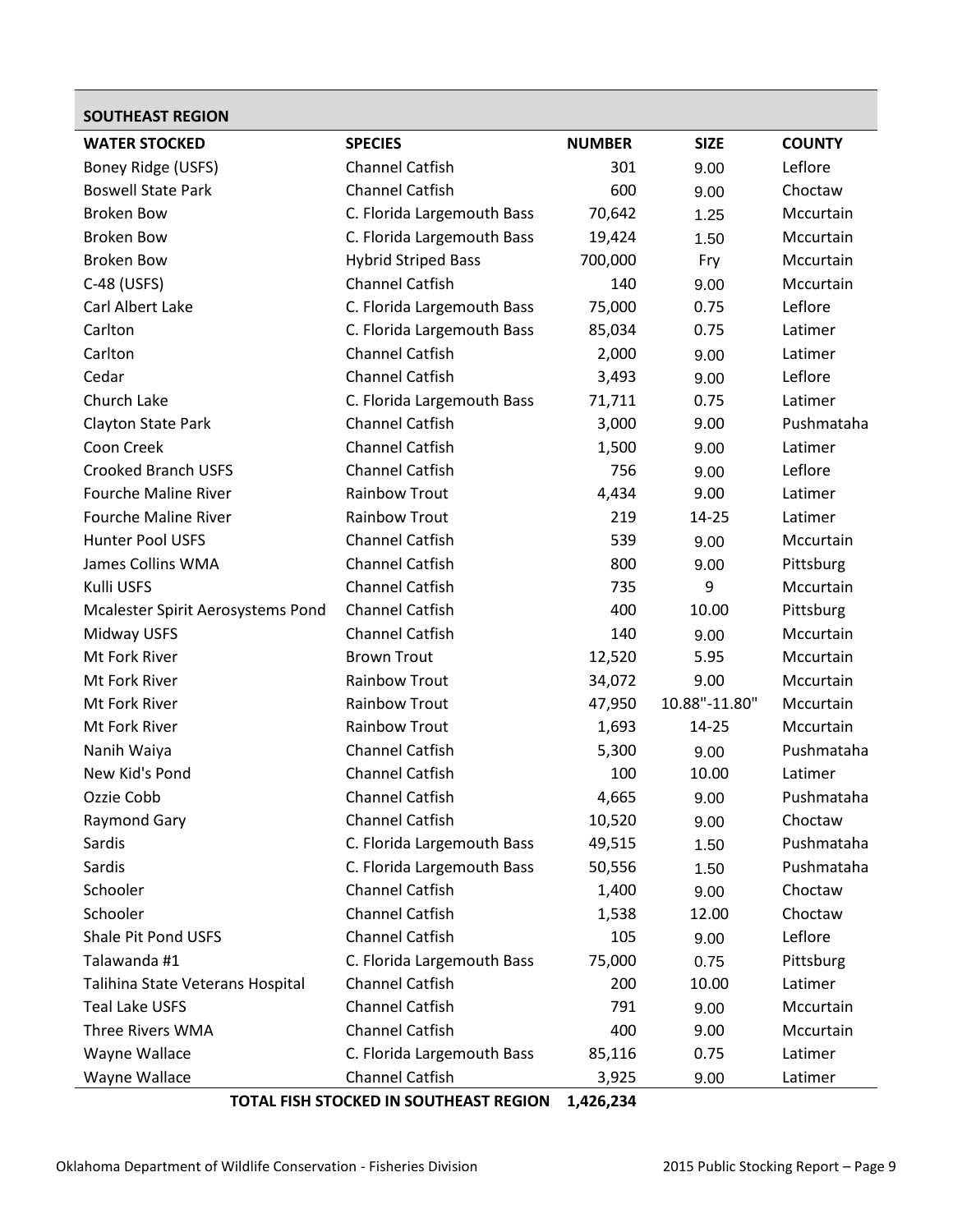<span id="page-9-0"></span>

| <b>SOUTHWEST REGION</b> |                                         |               |             |               |
|-------------------------|-----------------------------------------|---------------|-------------|---------------|
| <b>WATER STOCKED</b>    | <b>SPECIES</b>                          | <b>NUMBER</b> | <b>SIZE</b> | <b>COUNTY</b> |
| Altus Lugert            | Walleye                                 | 62,600        | 1.50        | Greer         |
| Burtschi                | Saugeye                                 | 3,600         | 1.50        | Grady         |
| <b>Clinton City</b>     | Saugeye                                 | 3,350         | 1.50        | Washita       |
| Comanche City           | C. Florida Largemouth Bass              | 82,240        | 0.5         | Stephens      |
| Crowder                 | C. Florida Largemouth Bass              | 75,075        | 0.75        | Washita       |
| Elk City                | Saugeye                                 | 3,400         | 1.50        | Beckham       |
| Ellsworth               | Saugeye                                 | 52,752        | 1.50        | Comanche      |
| Ft Cobb                 | <b>Channel Catfish</b>                  | 12,600        | 6.75        | Caddo         |
| Ft Cobb                 | <b>Hybrid Striped Bass</b>              | 41,305        | 1.50        | Caddo         |
| Ft Cobb                 | <b>Hybrid Striped Bass</b>              | 450,000       | fry         | Caddo         |
| Ft. Cobb                | Saugeye                                 | 83,232        | 1.25        | Caddo         |
| Fuqua                   | C. Florida Largemouth Bass              | 86,000        | 0.50        | Stephens      |
| Humphreys               | Saugeye                                 | 17,100        | 1.50        | Stephens      |
| Lawtonka                | Saugeye                                 | 23,760        | 1.50        | Comanche      |
| <b>Medicine Creek</b>   | <b>Rainbow Trout</b>                    | 9,556         | catchable   | Comanche      |
| Miner Twins (Ft. Sill)  | <b>Channel Catfish</b>                  | 300           | 12.00       | Comanche      |
| Park Lane               | <b>Channel Catfish</b>                  | 100           | 14.00       | Comanche      |
| Rocky Lake (Hobart)     | <b>Channel Catfish</b>                  | 1,332         | 6.75        | Washita       |
| Rocky Lake (Hobart)     | Saugeye                                 | 3,470         | 1.50        | Washita       |
| <b>Sandy Sanders</b>    | Bluegill                                | 47,250        | 1.50        | Greer         |
| Taylor                  | Saugeye                                 | 4,540         | 1.50        | Grady         |
| <b>Tom Steed</b>        | <b>Hybrid Striped Bass</b>              | 64,000        | 1.50        | Kiowa         |
| <b>Tom Steed</b>        | Saugeye                                 | 65,010        | 1.50        | Kiowa         |
| Va Pond                 | <b>Channel Catfish</b>                  | 200           | 12.00       | Comanche      |
| Waurika                 | <b>Hybrid Striped Bass</b>              | 101,000       | 1.50        | Jefferson     |
| Waurika                 | <b>Hybrid Striped Bass</b>              | 500,000       | fry         | Jefferson     |
| Waurika                 | Saugeye                                 | 67,629        | 1.50        | Jefferson     |
| Waurika                 | Saugeye                                 | 255,000       | Fry         | Jefferson     |
|                         | TOTAL EICH STOCKED IN SOLITHWEST BEGION | 2.116.01      |             |               |

**TOTAL FISH STOCKED IN SOUTHWEST REGION 2,116,401**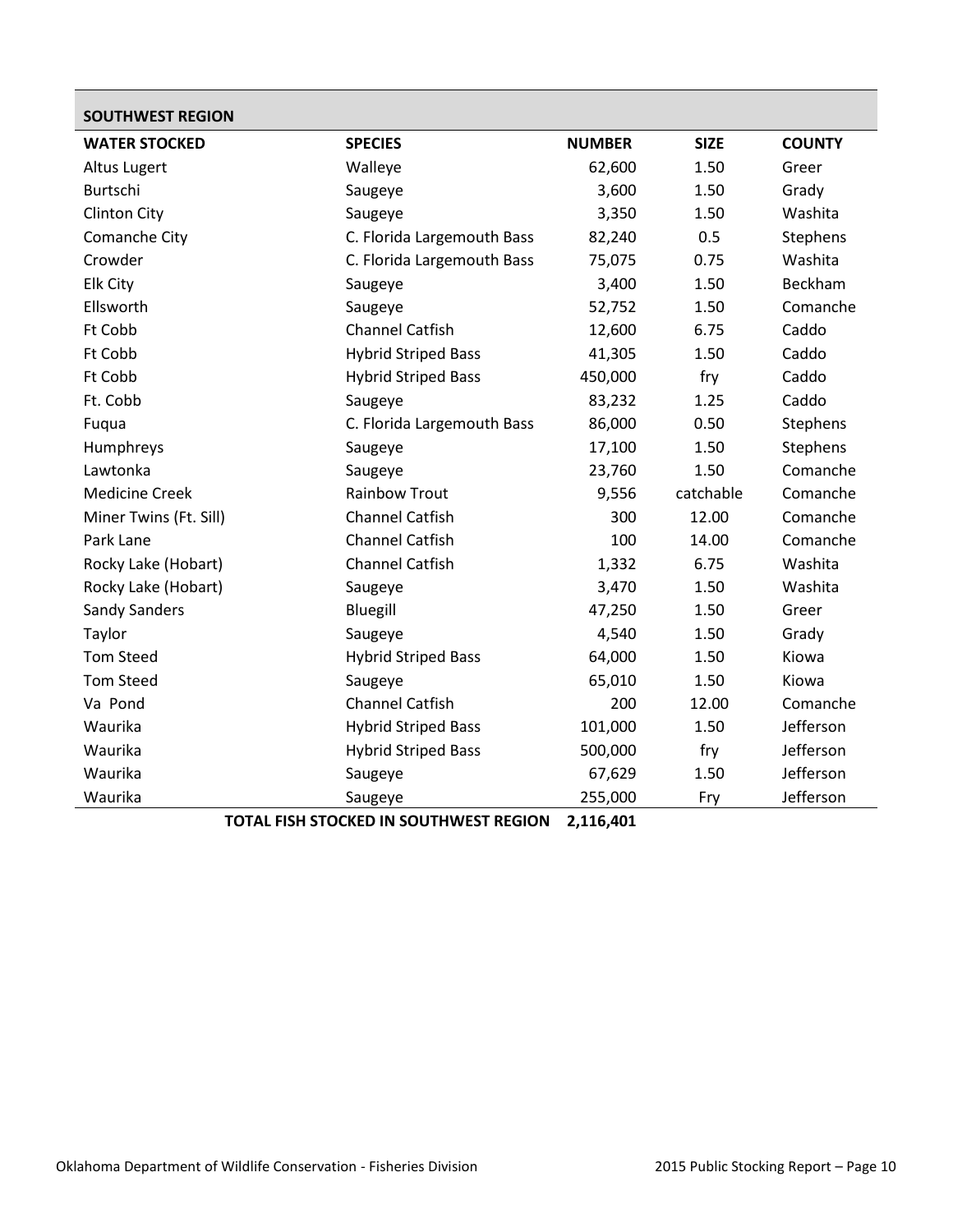#### <span id="page-10-0"></span>**PUBLIC STOCKINGS BY SPECIES**

<span id="page-10-1"></span>

| <b>REGION</b>    | <b>COUNTY</b>   | <b>WATER STOCKED</b>    | <b>NUMBER</b> | <b>SIZE</b> |
|------------------|-----------------|-------------------------|---------------|-------------|
| <b>Northeast</b> | Washington      | Lee Lake                | 106,075       | 2.00        |
| <b>Northwest</b> | Beaver          | Beaver State Park       | 500           | 1.50        |
| <b>Northwest</b> | <b>Blaine</b>   | Watonga                 | 30,000        | 1.50        |
| <b>Northwest</b> | <b>Blaine</b>   | Watonga                 | 4,000         | 2.50        |
| <b>Northwest</b> | Cimarron        | <b>Etling</b>           | 23,100        | 2.50        |
| <b>Northwest</b> | Custer          | Acme Brick Pond         | 4,000         | 2.50        |
| <b>Northwest</b> | <b>Ellis</b>    | Packsaddle Pond         | 2,500         | 1.50        |
| 0kc              | Canadian        | Route 66 Park Pond A    | 720           | 3.00        |
| Okc.             | <b>Oklahoma</b> | Crystal Lake (OKC)      | 4,752         | 3.00        |
| <b>Okc</b>       | Oklahoma        | Edwards Park Pond (OKC) | 432           | 3.00        |
| Okc              | Oklahoma        | OKC-Zoo Lake            | 2,520         | 3.00        |
| Southwest        | Greer           | Sandy Sanders           | 47,250        | 1.50        |

<span id="page-10-2"></span>

| <b>BROWN TROUT</b>                                |               |                      |               |             |
|---------------------------------------------------|---------------|----------------------|---------------|-------------|
| <b>REGION</b>                                     | <b>COUNTY</b> | <b>WATER STOCKED</b> | <b>NUMBER</b> | <b>SIZE</b> |
| East Central                                      | Seguoyah      | Illinois River-Lower | 13,584        | 5.95        |
| Southeast                                         | Mccurtain     | Mt Fork River        | 12.520        | 5.95        |
| <b>TOTAL BROWN TROUT STOCKED IN PUBLIC WATERS</b> |               |                      | 26,104        |             |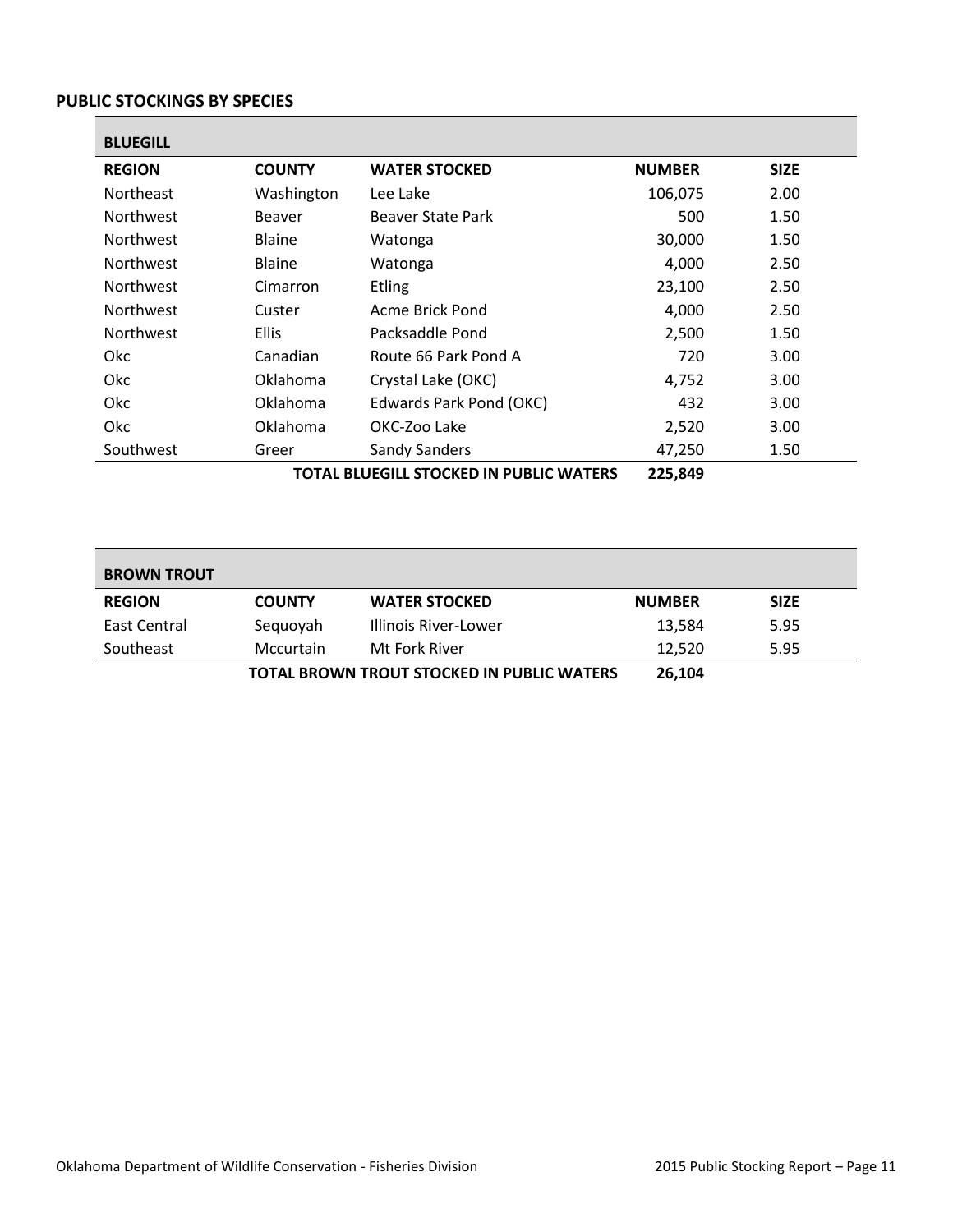<span id="page-11-0"></span>

| <b>CERTIFIED FLORIDA LARGEMOUTH BASS</b> |               |                         |               |             |
|------------------------------------------|---------------|-------------------------|---------------|-------------|
| <b>REGION</b>                            | <b>COUNTY</b> | <b>WATER STOCKED</b>    | <b>NUMBER</b> | <b>SIZE</b> |
| Central                                  | Okfuskee      | Weleetka                | 75,000        | 0.75        |
| Central                                  | Okmulgee      | <b>Beggs City</b>       | 75,000        | 0.75        |
| Central                                  | Okmulgee      | <b>Dripping Springs</b> | 60,000        | 1.50        |
| <b>East Central</b>                      | Mcintosh      | Onapa City              | 75,000        | 0.75        |
| <b>East Central</b>                      | Muskogee      | Taft                    | 75,000        | 0.75        |
| North Central                            | Osage         | Skiatook                | 15,000        | 1.50        |
| Okc                                      | Cleveland     | Thunderbird             | 46,858        | 1.50        |
| Okc                                      | Garvin        | Longmire                | 61,710        | 0.75        |
| Okc                                      | Mcclain       | Purcell                 | 75,075        | 0.75        |
| South Central                            | Atoka         | Mcgee Creek             | 100,017       | 1.50        |
| South Central                            | Bryan         | Texoma, Bryan Co.       | 50,067        | 1.50        |
| South Central                            | Carter        | <b>Ardmore City</b>     | 72,400        | 0.75        |
| South Central                            | Carter        | Murray                  | 100,275       | 1.50        |
| South Central                            | Murray        | Arbuckle                | 101,065       | 1.50        |
| Southeast                                | Latimer       | Carlton                 | 85,034        | 0.75        |
| Southeast                                | Latimer       | Church Lake             | 71,711        | 0.75        |
| Southeast                                | Latimer       | Wayne Wallace           | 85,116        | 0.75        |
| Southeast                                | Leflore       | Carl Albert Lake        | 75,000        | 0.75        |
| Southeast                                | Mccurtain     | <b>Broken Bow</b>       | 70,642        | 1.25        |
| Southeast                                | Mccurtain     | <b>Broken Bow</b>       | 19,424        | 1.50        |
| Southeast                                | Pittsburg     | Talawanda #1            | 75,000        | 0.75        |
| Southeast                                | Pushmataha    | Sardis                  | 49,515        | 1.50        |
| Southeast                                | Pushmataha    | Sardis                  | 50,556        | 1.50        |
| Southwest                                | Stephens      | Comanche City           | 82,240        | 0.5         |
| Southwest                                | Stephens      | Fuqua                   | 86,000        | 0.50        |
| Southwest                                | Washita       | Crowder                 | 75,075        | 0.75        |

**TOTAL CFLMB STOCKED IN PUBLIC WATERS 1,807,780**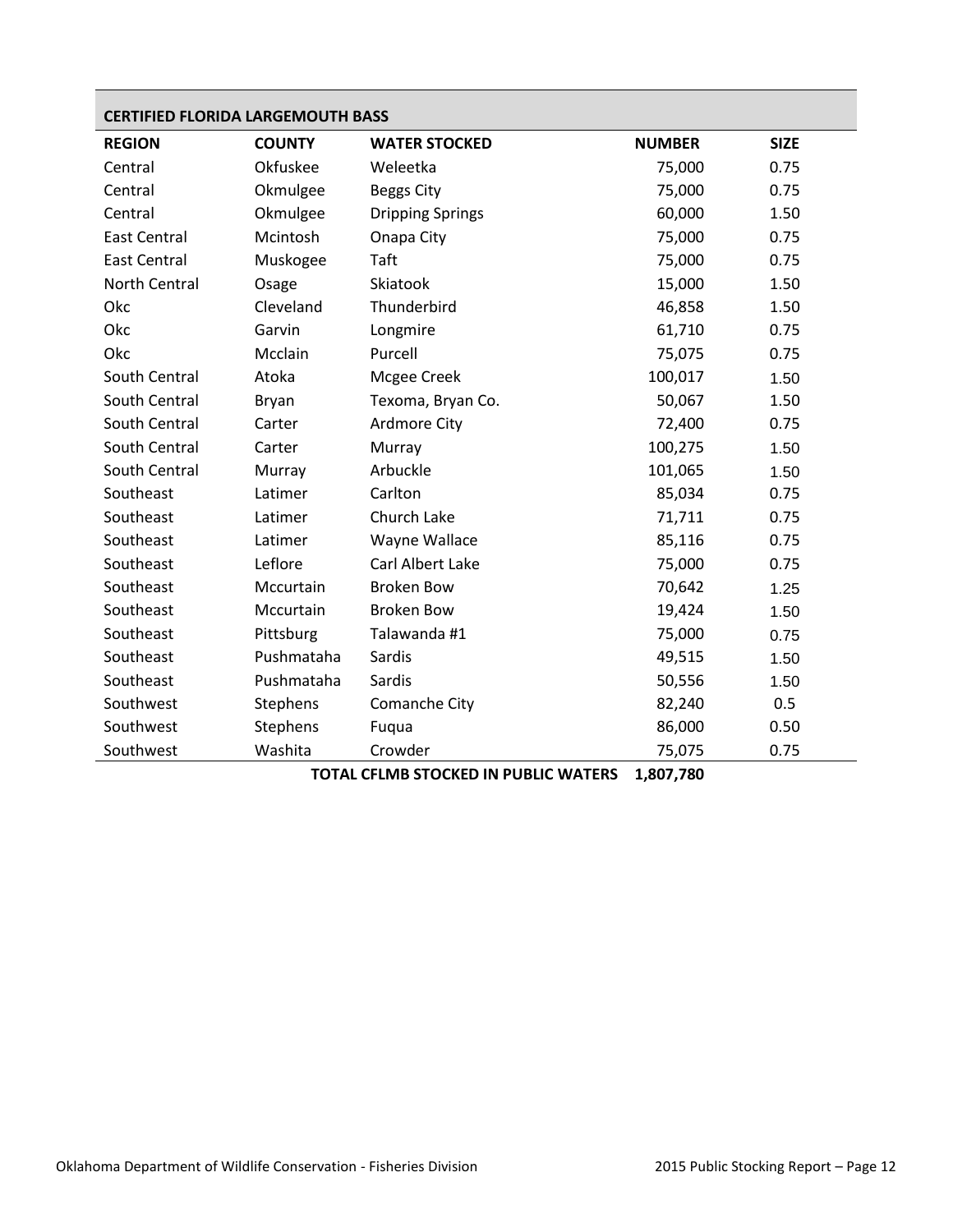<span id="page-12-0"></span>

| <b>CHANNEL CATFISH</b> |               |                                   |               |             |
|------------------------|---------------|-----------------------------------|---------------|-------------|
| <b>REGION</b>          | <b>COUNTY</b> | <b>WATER STOCKED</b>              | <b>NUMBER</b> | <b>SIZE</b> |
| Central                | Hughes        | Clearview City                    | 1,025         | 7.00        |
| Central                | Hughes        | Dale Jenkins Pond                 | 225           | 11.00       |
| Central                | Hughes        | Wetumka                           | 6,820         | 7.00        |
| Central                | Okfuskee      | Jim Hall Lake (Henryetta)         | 18,012        | 6.50        |
| Central                | Okmulgee      | Okmulgee                          | 4,830         | 6.75        |
| Central                | Okmulgee      | Okmulgee                          | 22,228        | 7.00        |
| Central                | Okmulgee      | Okmulgee Kiddie #1                | 500           | 11.00       |
| Central                | Okmulgee      | Okmulgee Kiddie #1                | 500           | 14.00       |
| Central                | Okmulgee      | Okmulgee Kiddie #2                | 500           | 11.00       |
| Central                | Okmulgee      | Okmulgee Kiddie #2                | 500           | 14.00       |
| Central                | Pottawatomie  | Shawnee #1                        | 13,608        | 6.75        |
| Central                | Pottawatomie  | Shawnee #2                        | 11,196        | 6.75        |
| Central                | Pottawatomie  | <b>Shawnee Clinic Pond</b>        | 200           | 10.00       |
| Central                | Seminole      | Sportsman                         | 3,401         | 6.50        |
| Central                | Seminole      | Sportsman                         | 10,846        | 7.00        |
| <b>East Central</b>    | Haskell       | <b>Stigler Golf Course Pond</b>   | 150           | 10.00       |
| <b>East Central</b>    | Mcintosh      | <b>Gentry Creek Pond</b>          | 150           | 10.00       |
| <b>East Central</b>    | Muskogee      | <b>Greenleaf Pond</b>             | 150           | 10.00       |
| <b>East Central</b>    | Muskogee      | Honor Heights Park                | 250           | 12.00       |
| <b>East Central</b>    | Muskogee      | Taft                              | 3,654         | 6.75        |
| Northeast              | Washington    | Lee Lake                          | 4,370         | 6.75        |
| Northwest              | Beaver        | <b>Beaver State Park</b>          | 200           | 2.00        |
| Northwest              | Ellis         | Packsaddle Pond                   | 500           | 2.00        |
| Okc                    | Canadian      | Wildhorse Park Pond (Mustang)     | 600           | 12.00       |
| Okc                    | Cleveland     | Moore Little River Park - N & S   | 750           | 14.00       |
| Okc                    | Cleveland     | <b>Stanley Draper</b>             | 962           | 5.00        |
| Okc                    | Garvin        | Longmire                          | 37,697        | 6.75        |
| Okc                    | Garvin        | Pauls Valley                      | 30,608        | 4.00        |
| Okc                    | Oklahoma      | Crystal Lake (OKC)                | 400           | 14.00       |
| Okc                    | Oklahoma      | Edwards Park Pond (OKC)           | 500           | 12.00       |
| Okc                    | Oklahoma      | <b>Edwards Park Pond (OKC)</b>    | 150           | 14.00       |
| Okc                    | Oklahoma      | Heritage Park Pond (Harrah)       | 200           | 10.00       |
| Okc                    | Oklahoma      | Midwest City- Soldier Creek       | 200           | 12.00       |
| Okc                    | Oklahoma      | <b>OKC-Dolese Youth Park Pond</b> | 150           | 12.00       |
| South Central          | Bryan         | Durant Lake &/Or Treatment        | 8,000         | 3.50        |
| South Central          | Bryan         | Jake's Day @ Durant Hatchery      | 250           | 12.00       |
| South Central          | Coal          | Coalgate City                     | 168           | 6.00        |
| South Central          | Marshall      | Big 5 Fishing Clinic              | 200           | 11.00       |
| South Central          | Marshall      | Carter (Madill City #1)           | 920           | 9.00        |
| South Central          | Marshall      | Carter (Madill City #1)           | 927           | 12.00       |
| South Central          | Pontotoc      | Wintersmith Park (Ada City Lake)  | 519           | 10.00       |
| South Central          | Pontotoc      | Wintersmith Park (Ada City Lake)  | 526           | 12.00       |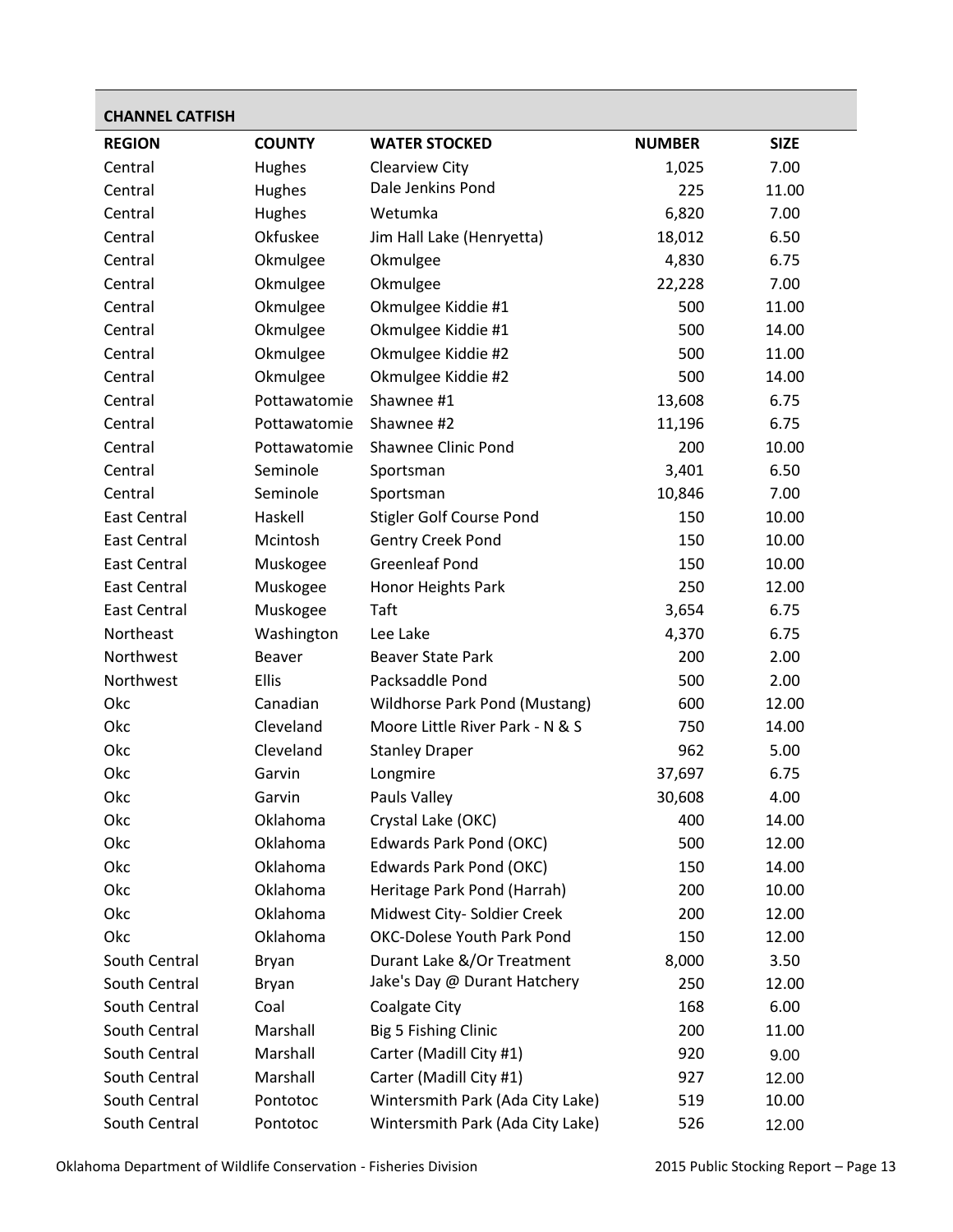| <b>CHANNEL CATFISH (CONT)</b> |               |                                                |               |             |
|-------------------------------|---------------|------------------------------------------------|---------------|-------------|
| <b>REGION</b>                 | <b>COUNTY</b> | <b>WATER STOCKED</b>                           | <b>NUMBER</b> | <b>SIZE</b> |
| South Central                 | Johnston      | Blue River PFHA Landrum W.A.                   | 2,647         | 10.00       |
| South Central                 | Johnston      | Blue River PFHA Landrum W.A.                   | 2,769         | 11.00       |
| South Central                 | Johnston      | Blue River PFHA Landrum W.A.                   | 6,441         | 14.00       |
| Southeast                     | Choctaw       | <b>Boswell State Park</b>                      | 600           | 9.00        |
| Southeast                     | Choctaw       | <b>Raymond Gary</b>                            | 10,520        | 9.00        |
| Southeast                     | Choctaw       | Schooler                                       | 1,400         | 9.00        |
| Southeast                     | Choctaw       | Schooler                                       | 1,538         | 12.00       |
| Southeast                     | Latimer       | Carlton                                        | 2,000         | 9.00        |
| Southeast                     | Latimer       | Coon Creek                                     | 1,500         | 9.00        |
| Southeast                     | Latimer       | New Kid's Pond                                 | 100           | 10.00       |
| Southeast                     | Latimer       | Talihina State Veterans Hospital               | 200           | 10.00       |
| Southeast                     | Latimer       | Wayne Wallace                                  | 3,925         | 9.00        |
| Southeast                     | Leflore       | Boney Ridge (USFS)                             | 301           | 9.00        |
| Southeast                     | Leflore       | Cedar                                          | 3,493         | 9.00        |
| Southeast                     | Leflore       | <b>Crooked Branch USFS</b>                     | 756           | 9.00        |
| Southeast                     | Leflore       | Shale Pit Pond USFS                            | 105           | 9.00        |
| Southeast                     | Mccurtain     | C-48 (USFS)                                    | 140           | 9.00        |
| Southeast                     | Mccurtain     | Hunter Pool USFS                               | 539           | 9.00        |
| Southeast                     | Mccurtain     | Kulli USFS                                     | 735           | 9           |
| Southeast                     | Mccurtain     | Midway USFS                                    | 140           | 9.00        |
| Southeast                     | Mccurtain     | <b>Teal Lake USFS</b>                          | 791           | 9.00        |
| Southeast                     | Mccurtain     | Three Rivers WMA                               | 400           | 9.00        |
| Southeast                     | Pittsburg     | James Collins WMA                              | 800           | 9.00        |
| Southeast                     | Pittsburg     | Mcalester Spirit Aerosystems Pond              | 400           | 10.00       |
| Southeast                     | Pushmataha    | Clayton State Park                             | 3,000         | 9.00        |
| Southeast                     | Pushmataha    | Nanih Waiya                                    | 5,300         | 9.00        |
| Southeast                     | Pushmataha    | Ozzie Cobb                                     | 4,665         | 9.00        |
| Southwest                     | Caddo         | Ft Cobb                                        | 12,600        | 6.75        |
| Southwest                     | Comanche      | Miner Twins (Ft. Sill)                         | 300           | 12.00       |
| Southwest                     | Comanche      | Park Lane                                      | 100           | 14.00       |
| Southwest                     | Comanche      | Va Pond                                        | 200           | 12.00       |
| Southwest                     | Washita       | Rocky Lake (Hobart)                            | 1,332         | 6.75        |
|                               |               | TOTAL CUANNEL CATFICU CTOCKED IN DUDLIC WATERS | חדר דחר       |             |

**TOTAL CHANNEL CATFISH STOCKED IN PUBLIC WATERS 257,279**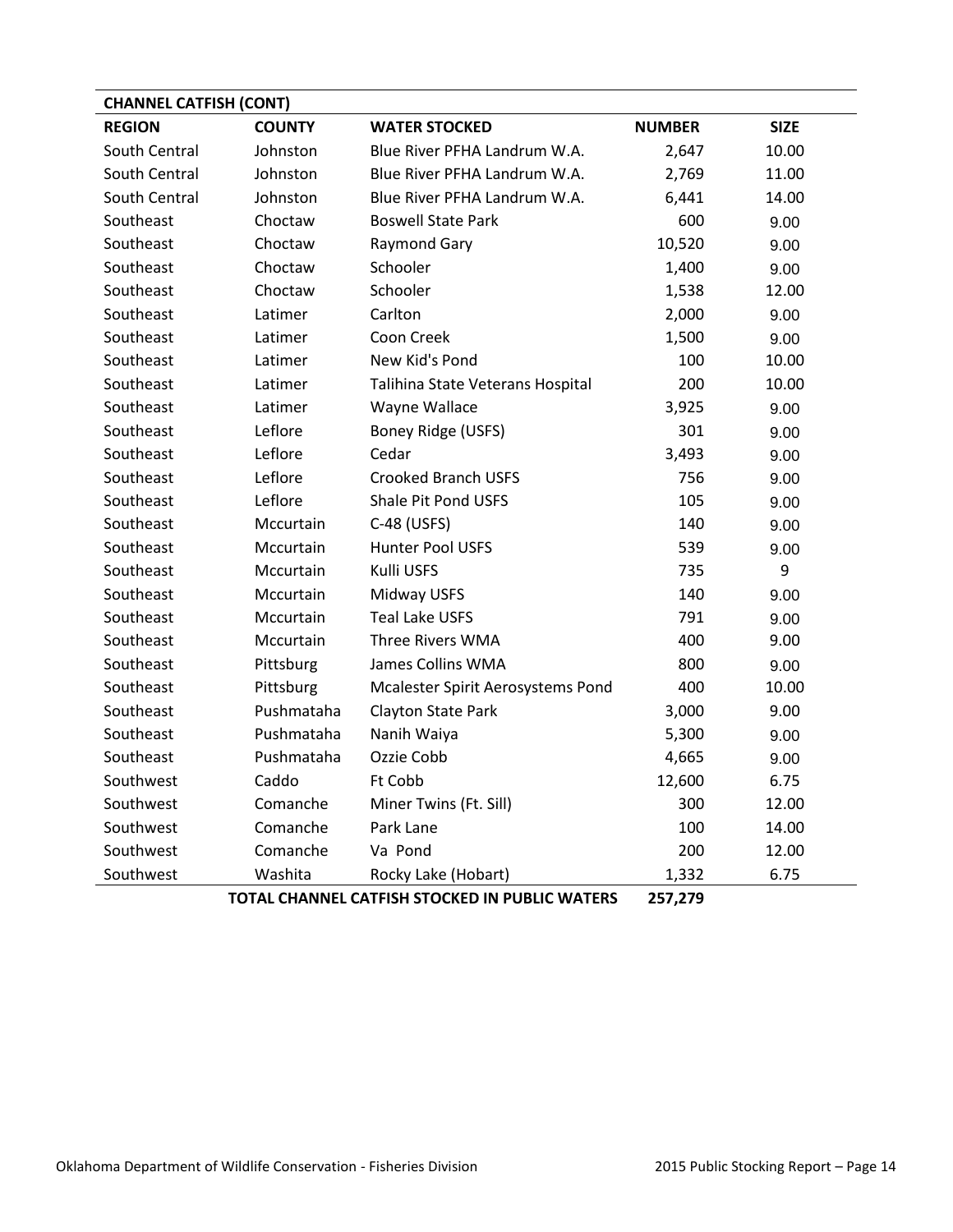### <span id="page-14-0"></span>OKC Oklahoma Edmond Fishing Lake 71 5.00 **TOTAL GREEN SUNFISH STOCKED IN PUBLIC WATERS 71**

<span id="page-14-1"></span>

|                      | <b>HYBRID STRIPED BASS</b> |                                   |               |             |  |  |
|----------------------|----------------------------|-----------------------------------|---------------|-------------|--|--|
| <b>REGION</b>        | <b>COUNTY</b>              | <b>WATER STOCKED</b>              | <b>NUMBER</b> | <b>SIZE</b> |  |  |
| <b>North Central</b> | Kay                        | Ponca City Lake                   | 8,064         | 1.50        |  |  |
| <b>North Central</b> | Kay                        | Ponca City Lake                   | 500,000       | <b>FRY</b>  |  |  |
| North Central        | Kay/Osage                  | Kaw                               | 28,875        | 1.50        |  |  |
| North Central        | Kay/Osage                  | Kaw                               | 15,156        | 1.75        |  |  |
| North Central        | Kay/Osage                  | Kaw                               | 1,000,000     | <b>FRY</b>  |  |  |
| North Central        | Noble                      | Sooner                            | 54,054        | 1.50        |  |  |
| <b>North Central</b> | Noble                      | Sooner                            | 500,000       | fry         |  |  |
| North Central        | Osage                      | <b>Birch</b>                      | 380,000       | <b>FRY</b>  |  |  |
| North Central        | Osage                      | Skiatook                          | 105,413       | 1.50        |  |  |
| North Central        | Payne                      | Carl Blackwell                    | 400,000       | fry         |  |  |
| Northeast            | Rogers                     | Oologah                           | 100,000       | fry         |  |  |
| Northwest            | <b>Blaine</b>              | Canton                            | 21,120        | 1.50        |  |  |
| Northwest            | Blaine                     | Canton                            | 700,000       | Fry         |  |  |
| Northwest            | Custer                     | Foss                              | 700,000       | Fry         |  |  |
| Okc                  | Oklahoma                   | Arcadia (Midwest Blvd & 33Rd St.) | 9,108         | 1.50        |  |  |
| Okc                  | Oklahoma                   | Overholser                        | 96,657        | 1.00        |  |  |
| Okc                  | Oklahoma                   | Overholser                        | 161,500       | 1.25        |  |  |
| Okc                  | Oklahoma                   | Overholser                        | 11,058        | 2.50        |  |  |
| Southeast            | Mccurtain                  | <b>Broken Bow</b>                 | 700,000       | Fry         |  |  |
| Southwest            | Caddo                      | Ft Cobb                           | 41,305        | 1.50        |  |  |
| Southwest            | Caddo                      | Ft Cobb                           | 450,000       | fry         |  |  |
| Southwest            | Jefferson                  | Waurika                           | 101,000       | 1.50        |  |  |
| Southwest            | Jefferson                  | Waurika                           | 500,000       | fry         |  |  |
| Southwest            | Kiowa                      | <b>Tom Steed</b>                  | 64,000        | 1.50        |  |  |

**TOTAL HYBRID STRIPED BASS STOCKED IN PUBLIC WATERS 6,647,310**

<span id="page-14-2"></span>

| <b>HYBRID SUNFISH</b> |               |                                               |               |             |
|-----------------------|---------------|-----------------------------------------------|---------------|-------------|
| <b>REGION</b>         | <b>COUNTY</b> | <b>WATER STOCKED</b>                          | <b>NUMBER</b> | <b>SIZE</b> |
| North Central         | Kay           | <b>Marland Mansion</b>                        | 200           | $5-6$       |
| North Central         | Pawnee        | <b>Cushing High School Pond</b>               | 100           | $5-6$       |
| <b>Northwest</b>      | Woodward      | Crystal Beach Lake                            | 600           | $5-6$       |
| Okc.                  | Logan         | Lazy E Arena                                  | 3,500         | $5 - 7$     |
| South Central         | Carter        | Ardmore City                                  | 300           | 8           |
| South Central         | Marshall      | Big 5 Fishing Clinic                          | 300           | 8.00        |
|                       |               | TOTAL HYBRID SUNFISH STOCKED IN PUBLIC WATERS | 5,000         |             |

Oklahoma Department of Wildlife Conservation - Fisheries Division 2015 Public Stocking Report – Page 15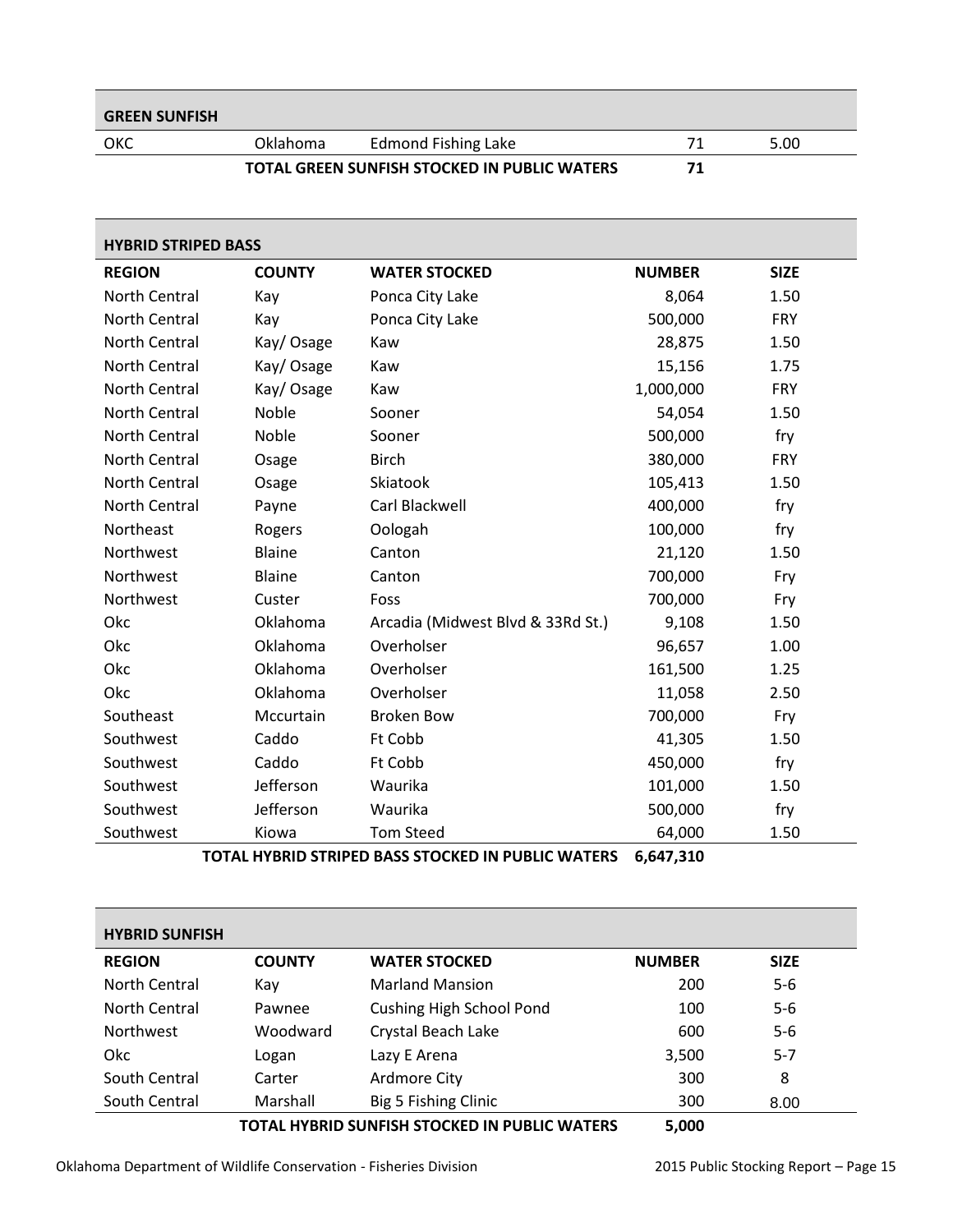<span id="page-15-0"></span>

| <b>NORTHERN LARGEMOUTH BASS</b>             |               |                      |               |             |  |
|---------------------------------------------|---------------|----------------------|---------------|-------------|--|
| <b>REGION</b>                               | <b>COUNTY</b> | <b>WATER STOCKED</b> | <b>NUMBER</b> | <b>SIZE</b> |  |
| Central                                     | Lincoln       | <b>Bell Cow</b>      | 30,000        | 1.50        |  |
| Central                                     | Pottawatomie  | Wes Watkins          | 30,000        | 1.50        |  |
| South Central                               | Coal          | Coalgate City        | 6,783         | 1.50        |  |
| TOTAL NORTHERN LMB STOCKED IN PUBLIC WATERS |               |                      | 66,783        |             |  |

<span id="page-15-1"></span>

| <b>PADDLEFISH</b> |               |                                                  |               |             |
|-------------------|---------------|--------------------------------------------------|---------------|-------------|
| <b>REGION</b>     | <b>COUNTY</b> | <b>WATER STOCKED</b>                             | <b>NUMBER</b> | <b>SIZE</b> |
| Northeast         | Delaware      | Grand                                            | 2.020         | 11.35       |
|                   |               | <b>TOTAL PADDLEFISH STOCKED IN PUBLIC WATERS</b> | 2,020         |             |

<span id="page-15-2"></span>

| <b>RAINBOW TROUT</b> |               |                                   |               |               |
|----------------------|---------------|-----------------------------------|---------------|---------------|
| <b>REGION</b>        | <b>COUNTY</b> | <b>WATER STOCKED</b>              | <b>NUMBER</b> | <b>SIZE</b>   |
| East Central         | Sequoyah      | <b>Illinois River-Lower</b>       | 79,416        | 10.64"-11.65" |
| North Central        | <b>Noble</b>  | Perry CCC (Lake Perry Park)       | 4,817         | 9.00          |
| North Central        | Noble         | Perry CCC (Lake Perry Park)       | 6,174         | 10.95"-11.32" |
| North Central        | Noble         | Perry CCC (Lake Perry Park)       | 406           | 14.00         |
| Northwest            | <b>Blaine</b> | Watonga                           | 564           | 10.95         |
| Northwest            | <b>Blaine</b> | Watonga                           | 510           | 11.32         |
| Northwest            | Blaine        | Watonga                           | 373           | 14.00         |
| Northwest            | <b>Blaine</b> | Watonga                           | 9,730         | $9 - 14$      |
| Northwest            | <b>Blaine</b> | Watonga                           | 1,000         | $11 - 14$     |
| Northwest            | Cimarron      | Etling                            | 11,700        | $9 - 14$      |
| Northwest            | Cimarron      | Etling                            | 370           | $14"+$        |
| Okc                  | Canadian      | Yukon - Robertson Pond            | 685           | 9.00          |
| Okc                  | Cleveland     | Griffin Park, Norman              | 1,000         | 9.00          |
| Okc                  | Oklahoma      | <b>OKC-Dolese Youth Park Pond</b> | 720           | 10.95         |
| Okc                  | Oklahoma      | <b>OKC-Dolese Youth Park Pond</b> | 680           | 11.32         |
| Okc                  | Oklahoma      | <b>OKC-Dolese Youth Park Pond</b> | 2,165         | 12.00         |
| Okc                  | Oklahoma      | <b>OKC-Dolese Youth Park Pond</b> | 1,400         | 14.00         |
| South Central        | Johnston      | Blue River PFHA Landrum W.A.      | 33,245        | 9.39"-10.93"  |
| South Central        | Johnston      | Blue River PFHA Landrum W.A.      | 25,262        | 11"-11.62"    |
| South Central        | Johnston      | Blue River PFHA Landrum W.A.      | 1,500         | 14.00         |
| Southeast            | Latimer       | <b>Fourche Maline River</b>       | 4,434         | 9.00          |
| Southeast            | Latimer       | <b>Fourche Maline River</b>       | 219           | 14-25         |
| Southeast            | Mccurtain     | Mt Fork River                     | 34,072        | 9.00          |
| Southeast            | Mccurtain     | Mt Fork River                     | 47,950        | 10.88"-11.80" |
| Southeast            | Mccurtain     | Mt Fork River                     | 1,693         | 14-25         |
| Southwest            | Comanche      | <b>Medicine Creek</b>             | 9,556         | catchable     |

**TOTAL RAINBOW TROUT STOCKED IN PUBLIC WATERS 279,641**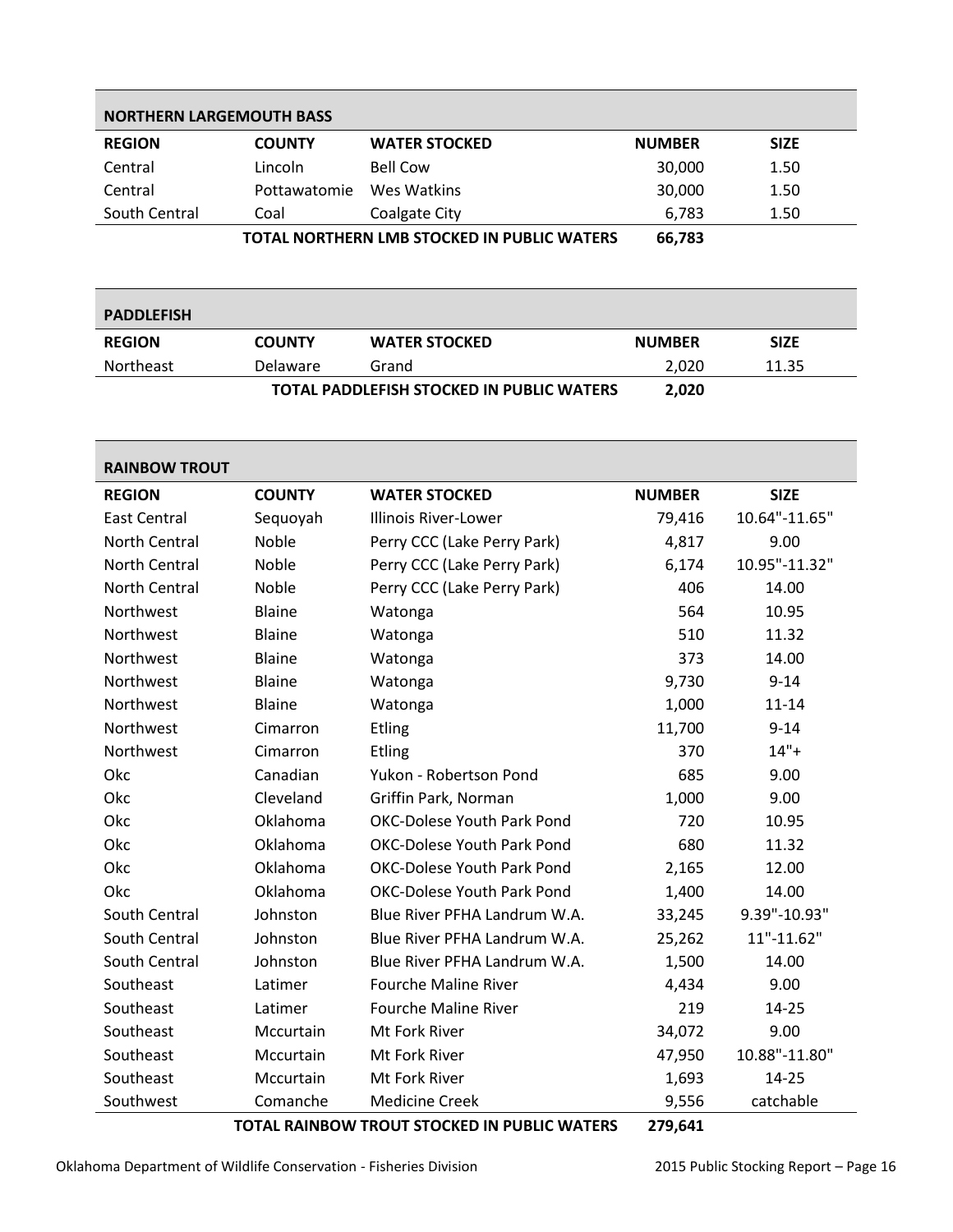<span id="page-16-0"></span>

| <b>SAUGEYE</b> |                                                          |                           |               |             |  |
|----------------|----------------------------------------------------------|---------------------------|---------------|-------------|--|
| <b>REGION</b>  | <b>COUNTY</b>                                            | <b>WATER STOCKED</b>      | <b>NUMBER</b> | <b>SIZE</b> |  |
| Central        | Hughes                                                   | <b>Holdenville City</b>   | 12,540        | 1.50        |  |
| Central        | Pottawatomie                                             | Shawnee #1                | 31,020        | 1.50        |  |
| Central        | Pottawatomie                                             | Shawnee #2                | 27,300        | 1.50        |  |
| Central        | Seminole                                                 | Wewoka                    | 8,800         | 2.00        |  |
| North Central  | Kay                                                      | Ponca City Lake           | 16,000        | 1.25        |  |
| North Central  | Noble                                                    | Mcmurtry                  | 23,100        | 1.25        |  |
| North Central  | Noble                                                    | Mcmurtry                  | 58,355        | Fry         |  |
| North Central  | Noble                                                    | Sooner                    | 109,532       | 1.25        |  |
| North Central  | Osage                                                    | Bluestem, Osage           | 16,000        | 1.25        |  |
| North Central  | Osage                                                    | <b>Shell Creek</b>        | 11,460        | 1.25        |  |
| North Central  | Payne                                                    | Carl Blackwell            | 67,600        | 1.25        |  |
| South Central  | Atoka                                                    | Bluestem, Atoka           | 5,280         | 1.50        |  |
| South Central  | Carter                                                   | <b>Healdton City Lake</b> | 20,460        | 1.50        |  |
| Southwest      | Beckham                                                  | Elk City                  | 3,400         | 1.50        |  |
| Southwest      | Caddo                                                    | Ft. Cobb                  | 83,232        | 1.25        |  |
| Southwest      | Comanche                                                 | Ellsworth                 | 52,752        | 1.50        |  |
| Southwest      | Comanche                                                 | Lawtonka                  | 23,760        | 1.50        |  |
| Southwest      | Grady                                                    | Burtschi                  | 3,600         | 1.50        |  |
| Southwest      | Grady                                                    | Taylor                    | 4,540         | 1.50        |  |
| Southwest      | Jefferson                                                | Waurika                   | 67,629        | 1.50        |  |
| Southwest      | Jefferson                                                | Waurika                   | 255,000       | Fry         |  |
| Southwest      | Kiowa                                                    | <b>Tom Steed</b>          | 65,010        | 1.50        |  |
| Southwest      | Stephens                                                 | Humphreys                 | 17,100        | 1.50        |  |
| Southwest      | Washita                                                  | <b>Clinton City</b>       | 3,350         | 1.50        |  |
| Southwest      | Washita                                                  | Rocky Lake (Hobart)       | 3,470         | 1.50        |  |
|                | <b>TOTAL SAUGEYE STOCKED IN PUBLIC WATERS</b><br>990,290 |                           |               |             |  |

<span id="page-16-1"></span>

| <b>THREADFIN SHAD</b> |          |                                               |       |          |
|-----------------------|----------|-----------------------------------------------|-------|----------|
| East Central          | Muskogee | Taft                                          | 1.000 | $3 - 4"$ |
|                       |          | TOTAL THREADFIN SHAD STOCKED IN PUBLIC WATERS | 1,000 |          |

<span id="page-16-2"></span>

| <b>TIGER MUSKIE</b> |          |                                                    |       |  |
|---------------------|----------|----------------------------------------------------|-------|--|
| Northwest           | Cimarron | Etling                                             | 1,200 |  |
|                     |          | <b>TOTAL TIGER MUSKIE STOCKED IN PUBLIC WATERS</b> | 1,200 |  |